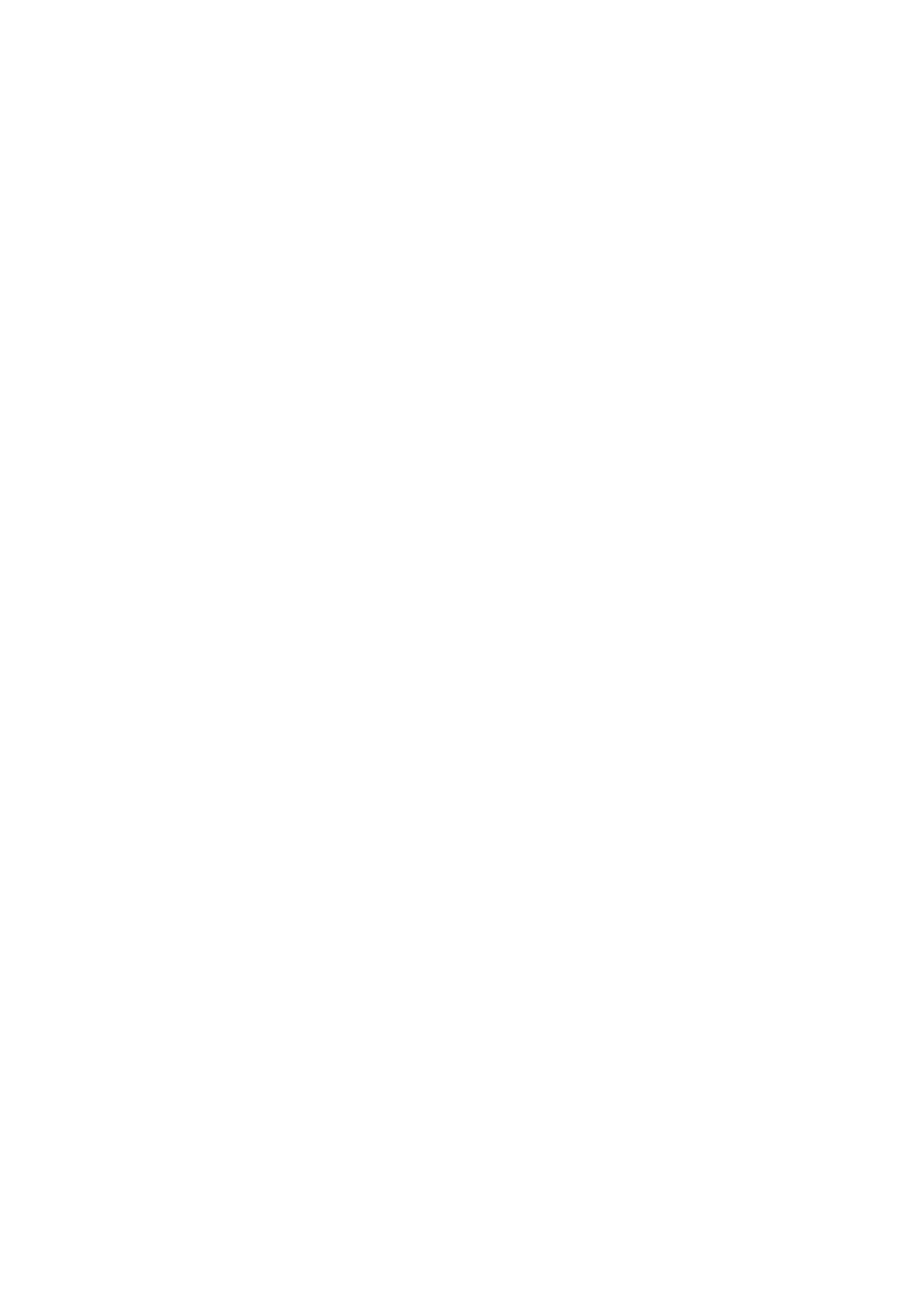## **Contents**

| Summary and overview                                        |    |
|-------------------------------------------------------------|----|
| 1. Main areas of collective action since October 2018       | 2  |
| 2. Further detail on progress                               | 5  |
| 3. What next?                                               | 21 |
| Annex 1: Donor reporting information and links to resources | 22 |
| Annex 2: Donor commitments from 2018 London Summit          | 25 |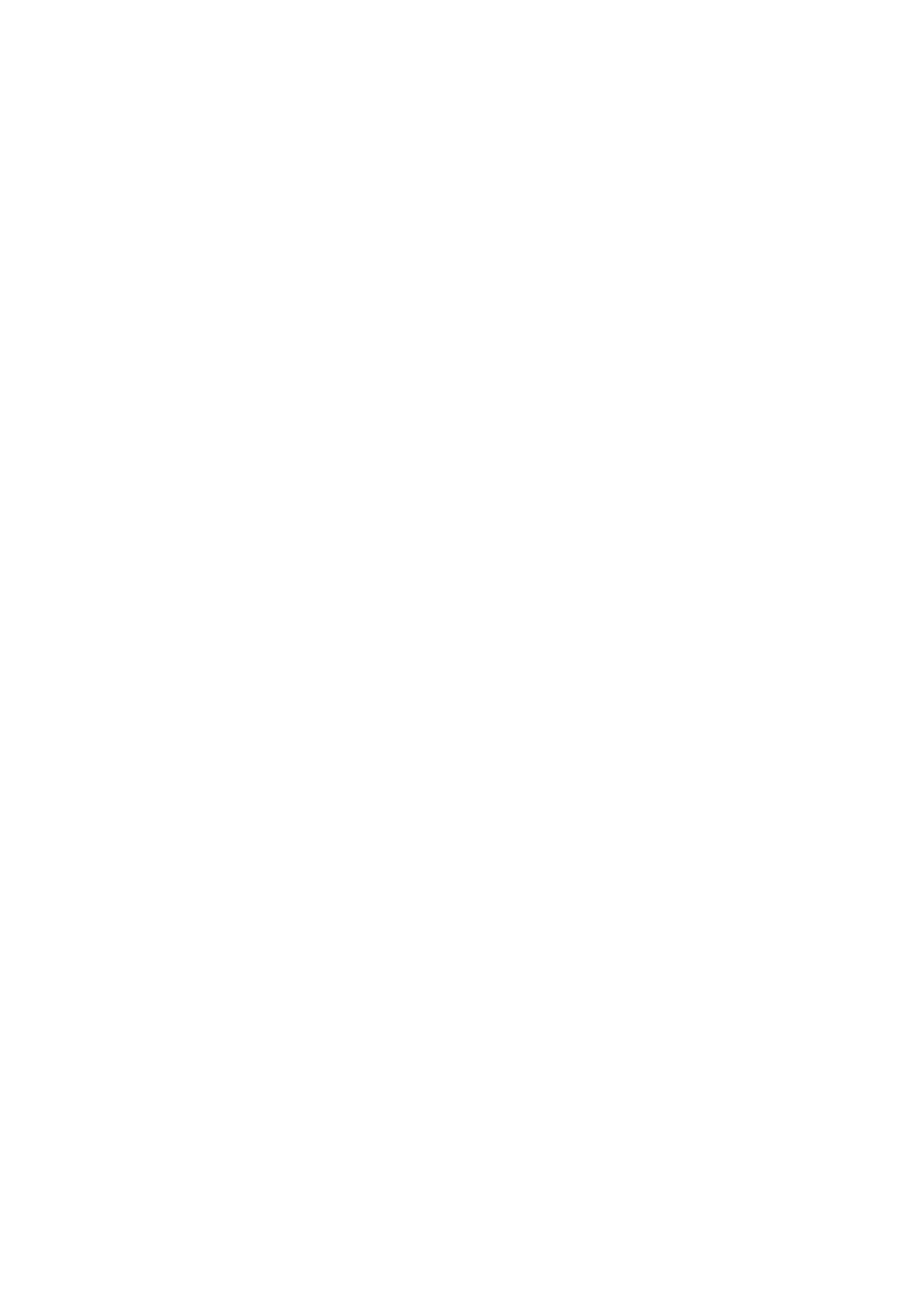# Summary and overview

Following the revelations in February 2018 of sexual exploitation and abuse and sexual harassment (SEAH) in the aid sector, the informal Technical Working Group (TWG) of likeminded donors convened its first meeting in March of that year, determined to take collective action to drive up standards across the sector to prevent and respond to SEAH.

On 18 October 2018, the UK Department for International Development (DFID) hosted a [summit](https://www.gov.uk/government/topical-events/safeguarding-summit-2018) in London on tackling SEAH in the international aid sector. This was a pivotal moment for stakeholders across the sector – including donors representing 90 per cent of global Official Development Assistance (ODA), the United Nations (UN), international financial institutions (IFIs), UK non-governmental organisations (NGOs), UK private sector supply partners, research funders, CDC Group, and Gavi and the Global Fund – which came together and made [commitments](https://www.gov.uk/government/collections/safeguarding-summit-commitments) for root-to-branch change in the way the sector operates.

Following multiple meetings of the donor TWG, 22 donors presented to the London summit a set of 22 [political commitments,](https://assets.publishing.service.gov.uk/government/uploads/system/uploads/attachment_data/file/749632/donor-commitments1.pdf) designed to bring about four long-term strategic shifts:

- 1. Ensure **support for survivors, victims and whistle-blowers**, enhance accountability and transparency, strengthen reporting and tackle impunity;
- 2. Incentivise **cultural change** through strong leadership, organisational accountability and better human resource processes;
- 3. Agree **minimum standards** and ensure we and our partners meet them;
- 4. Strengthen **organisational capacity and capability** across the international aid sector, including building the capability of implementing partners to meet the minimum standards.

Each of the 22 donor countries agreed to take action on the commitments according to their priorities and systems and to assess progress 12 months later. This report provides a highlevel summary of that progress. Each donor may separately provide more detail of their own work if they wish. The references with hashtags (#) show which of the 22 commitments the work described most closely relates to. The European Union - represented by DG DEVCO and DG ECHO - has been an active member of the TWG since it began in March 2018. The EU was unable to sign up to the donor commitment document at the London summit, but are in the process of looking to do so. But they have remained active participants in the TWG and provided text for this update.

A separate [report](https://www.gov.uk/government/publications/safeguarding-summit-one-year-on-progress-reports) provides an overall summary of progress covering all eight groups who made commitments at the London summit, including highlights from this report.

The advances described below remain works in progress, requiring long-term commitment and consistent effort. The challenges are complex, not least of which is how to effectively build and implement a victim and survivor-centred response at the core of all we do and to effect meaningful organisational and culture change across the aid sector. Donors remain committed to driving down the risk of SEAH during the delivery of aid as a priority.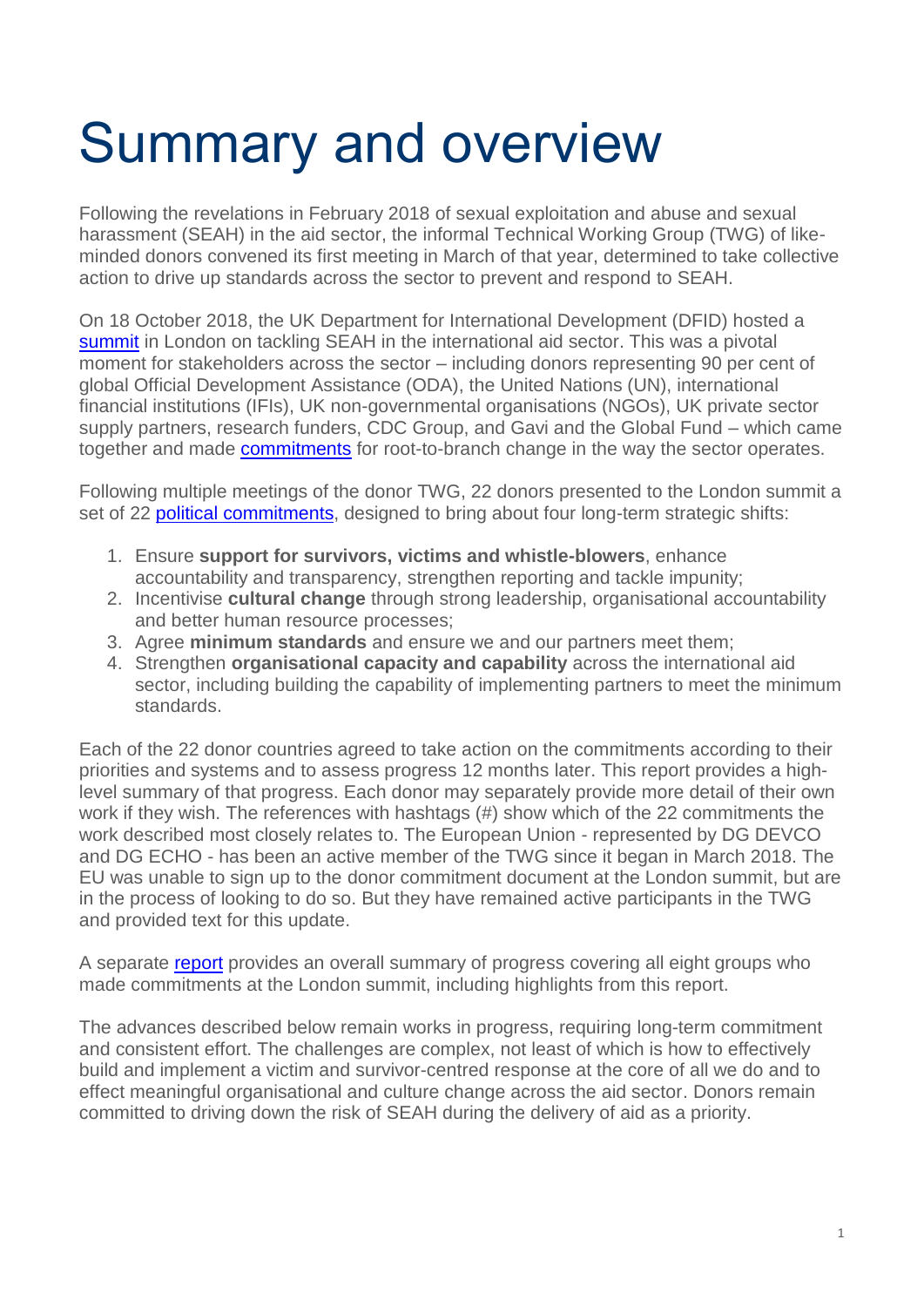# 1. Main areas of collective action since October 2018

The TWG has continued to meet regularly since October 2018. Whilst simultaneously pursuing work on other commitments individually, collective donor efforts have focused on the following: DAC Recommendation to drive up standards and underpin donor accountability (#17); further embedding international minimum SEAH standards (#14); aligning funding templates to improve donor coherence (#15); joint donor messaging in support of the UN Secretary-General's Special Measures approach (#12); and meeting commitments under UN Secretary-General's Circle of Leadership and Voluntary Compact  $(H11).$ 

## **DAC Recommendation (#17)**

Donors committed to support the Organisation for Economic Co-operation and Development (OECD) Development Assistance Committee (DAC) to formulate a new instrument to set and implement standards on preventing and managing the risks of sexual exploitation and abuse in development co-operation, and drive donor accountability in meeting them. DAC recommendations are operational instruments that members undertake to adhere to. Whilst not legally binding, there are high expectations of compliance, with accountability for implementation and review carried out through the [DAC peer-review mechanism.](https://www.oecd.org/dac/peer-reviews/) The DAC Network on Gender Equality [\(GenderNet\)](https://eur02.safelinks.protection.outlook.com/?url=http%3A%2F%2Fwww.oecd.org%2Fdac%2Fgender-development%2Fabout-gendernet.htm&data=02%7C01%7Cms-thompson%40dfid.gov.uk%7Ccc822ad0eacb468079de08d748a08b3a%7Ccdf709af1a184c74bd936d14a64d73b3%7C0%7C0%7C637057726685430439&sdata=WEF2CjKPn4BN4dsE1F13QgFea21JZKXZcOaZQElA%2FXc%3D&reserved=0) will develop a monitoring and learning process and a toolkit to support implementation of the Recommendation.

During eight months of negotiation countries agreed to expand the scope to include sexual harassment and the [DAC Recommendation on Ending SEAH](https://eur02.safelinks.protection.outlook.com/?url=https%3A%2F%2Flegalinstruments.oecd.org%2Fen%2Finstruments%2FOECD-LEGAL-5020&data=02%7C01%7CP-Taylor%40dfid.gsx.gov.uk%7C9ca5c6e94718485ed15308d70789fa32%7Ccdf709af1a184c74bd936d14a64d73b3%7C0%7C0%7C636986161493292085&sdata=APMNscr8kw9DkWq5gDm2C2FrgiyMlhmtwtHAs0fkJsA%3D&reserved=0) was adopted on 12 July 2019 by its 30 members, 21 of whom were signatories to the London donor commitment document. The Recommendation sends a strong political signal that SEAH perpetrated by those who deliver humanitarian and development assistance will not be tolerated and will be vigorously tackled.

This is the first international instrument to address SEAH across the international aid sector and underpins the collective political commitment to take decisive action to pursue organisational and cultural change to stamp out SEAH. The instrument has six key pillars that encompass the key shifts of the London donor commitments, to develop victim/survivorcentred responses, incentivise cultural organisational change and accountability, support alignment with international minimum standards and develop capability amongst Member States to implement and be accountable for preventing and responding to SEAH. The instrument also encourages organisational change to address persistent gender inequalities and power imbalances, such as the recruitment and career development of women in senior leadership and throughout organisations (#9). Implementation of the Recommendation will include the development of guidelines and support to Member States.

The [DAC Recommendation](https://eur02.safelinks.protection.outlook.com/?url=http%3A%2F%2Fwww.oecd.org%2Fdac%2Fgender-development%2Fdac-recommendation-on-ending-sexual-exploitation-abuse-and-harassment.htm&data=02%7C01%7Cms-thompson%40dfid.gov.uk%7C09d6be08373346155cb208d748ab7c35%7Ccdf709af1a184c74bd936d14a64d73b3%7C0%7C0%7C637057773668475253&sdata=QmnPHQ%2BS9XGq4P1K7nCv91dZgzJdKpA%2BtWfS9Iue3%2FI%3D&reserved=0) was launched at a high-level round table of the United Nations General Assembly (UNGA) on 26 September 2019, with a call to support implementation of the Recommendation and an invitation to the UN, country partners and other entities to *adhere* to the Recommendation. For information on how to do this contact: [SEA\\_Taskforce@oecd.org](mailto:SEA_Taskforce@oecd.org)

2 | PROGRESS REPORT ON DELIVERING THE DONORS COMMITMENTS FROM THE LONDON SAFEGUARDING SUMMIT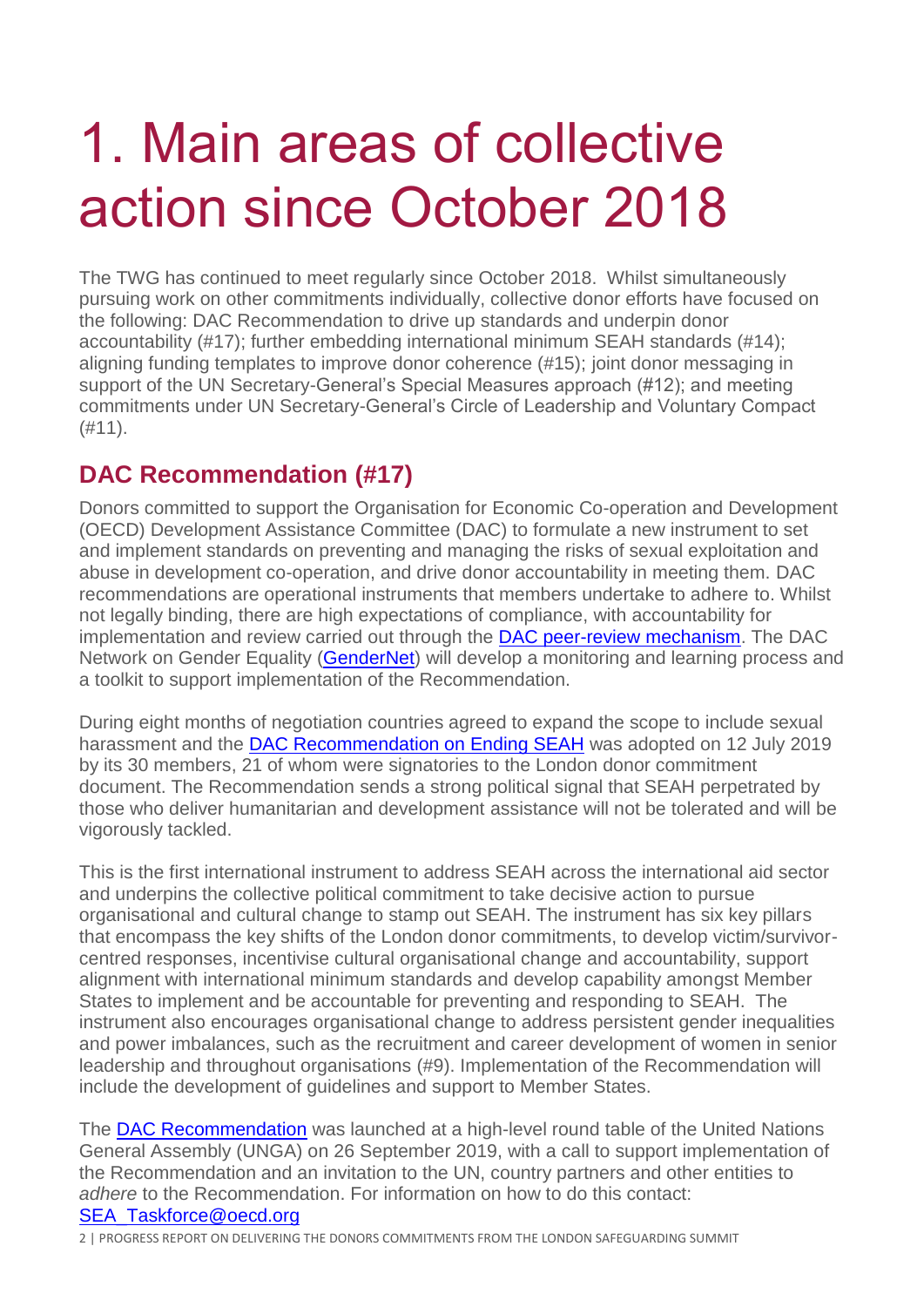## **International Standards (#14)**

Commitment #14 saw donors recognise the Inter-Agency Standing Committee (IASC) Minimum Operating Standards (MoS) on Protection from Sexual Exploitation and Abuse (PSEA) and the PSEA elements of the Core Humanitarian Standard on Quality and Accountability (CHS) as essential international standards for tackling sexual exploitation and abuse (SEA). This was confirmed in the 2019 DAC Recommendation which uses the standards as a foundation to highlight the following six areas of focus to strengthen SEAH prevention and response in development and humanitarian work:

- 1. Policies and professional conduct standards that foster organisational change and leadership on SEAH in the provision of international aid.
- 2. Support for survivor- and victim-centred response and support mechanisms.
- 3. Organisational reporting and response systems and procedures.
- 4. Training, awareness raising and communication on SEAH.
- 5. International co-ordination for SEAH prevention and response.
- 6. Development of mechanisms for monitoring, evaluation, and reporting on SEA and SH prevention and response.

Individual donors have taken forward elements of the standards through specific measures to develop policy that encompass the expected measures (see details under strategic shift sections below).

## **Aligning funding templates to improve donor coherence and accountability (#15)**

The Netherlands is leading an initiative with Australia, Germany, Norway, the UK and USA to develop joint donor principles and language on SEAH for potential application to future multilateral funding arrangements, building on recent initiatives by individual countries. The aim of this work is to help articulate donor requirements in a more coherent way (including clearly setting out the international standards we expect organisations to adhere), to strongly embed protection from sexual exploitation and abuse and sexual harassment (PSEAH) accountability within organisations and to improve reporting. The initiative will be tested with the wider donor group and with multilaterals in the autumn, with a view to achieving alignment from January 2020.

## **Joint donor messaging in support of the UN Secretary-General's Special Measures to tackle SEA (#12)**

Donors have used their collective leverage to support the Secretary-General's Special [Measures](https://undocs.org/A/71/818) to tackle SEA across all UN operations, delivering strong messaging and lobbying for change. Some initiatives pre-dated the London summit, for example, the high-level political declarations at the G7 Whistler and OECD DAC Tidewater meetings. Since then joint statements have been delivered at the UN Executive Board meetings, SEAH roundtables at the Commission on the Status of Women meeting in March 2019 and at the World Bank/IMF meetings.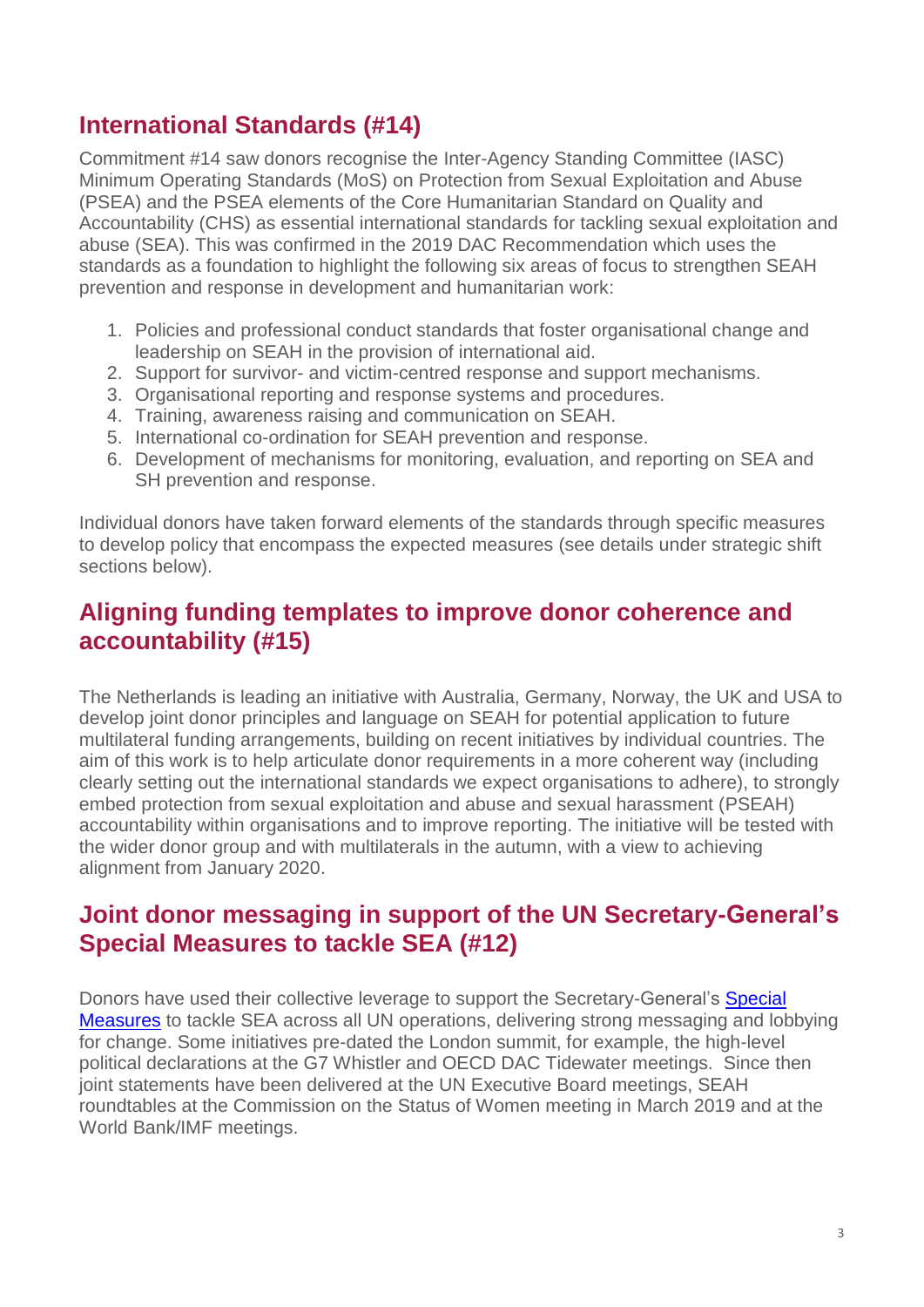#### **Support for the Secretary-General's Special Measures**

- In a joint statement in June 2018 to the UN Funds and Programmes Chief Executive Boards (UNDP/UNFPA/UNOPS, UNICEF and UNWOMEN) donors requested that each entity should, as required under the Secretary-General's report on special measures for PSEA, formally present their respective certifications on SEA (including updates on allegations and actions) to their Executive Boards at each Annual Session.
- In December 2018 a joint letter from 16 donor group Ministers to the UN Secretary-General called for further action by the UN on safeguarding issues, including to tackle concerns raised about staff conduct in specific UN agencies. The letter also flagged opportunities in 2019 for the UN and its Member States to take further coordinated measures in line with agreed international safeguarding standards.
- In 2019 decisions from Executive Boards reinforced support for: zero-tolerance to inaction on receiving reports of SEAH; victim-centred approaches to SEA; independent evaluations, strengthened ethics, audit, investigation functions and whistle-blower policies; stronger alignment within the UN system; and continued updates on progress at Executive Board annual sessions in 2020.

Donors will continue to support the UN Secretary-General's (UNSG) Special Measures to tackle SEA through collective action and through individual membership of the Secretary-General's Circle of Leadership and Voluntary Compact initiatives.

## **Encouraging support for the UN Secretary-General's Circle of Leadership (#11)**

By September 2018, 47 heads of state had signed the **collective statement** on prevention of and response to sexual exploitation and abuse in UN operations. By August 2019, this had risen to 87 sitting and former heads of state. The Circle of Leadership remains an important and visible demonstration of high-level support for the UNSG's Special Measures on SEA. A social media campaign at the General Assembly (September 2019) further marked the highlevel political commitment and initiatives (see @antonioguterres, #honoringourvalues, #UNGA; Antonio Guterres - [Circle of Leadership -](https://twitter.com/i/status/1176465902465929218) Zero Tolerance).

## **Supporting the Voluntary Compact (#11)**

Donors continue to support the [Voluntary Compact,](https://www.un.org/preventing-sexual-exploitation-and-abuse/content/voluntary-compact) a commitment by the UN and Member States to prevent SEA, demand accountability, and provide meaningful support to survivors through a zero-tolerance approach to inaction when SEA is reported. Whilst mainly directed at peacekeeping activity, it applies also to the staff and officials of all UN agencies engaged in development and humanitarian work, with a focus on increasing transparency, ensuring greater accountability and ending impunity within the UN system, and encouraging reporting on progress. As of September 2019, 103 Member States are members of the Voluntary Compact including the 22 donors who made commitments to the 2018 London summit.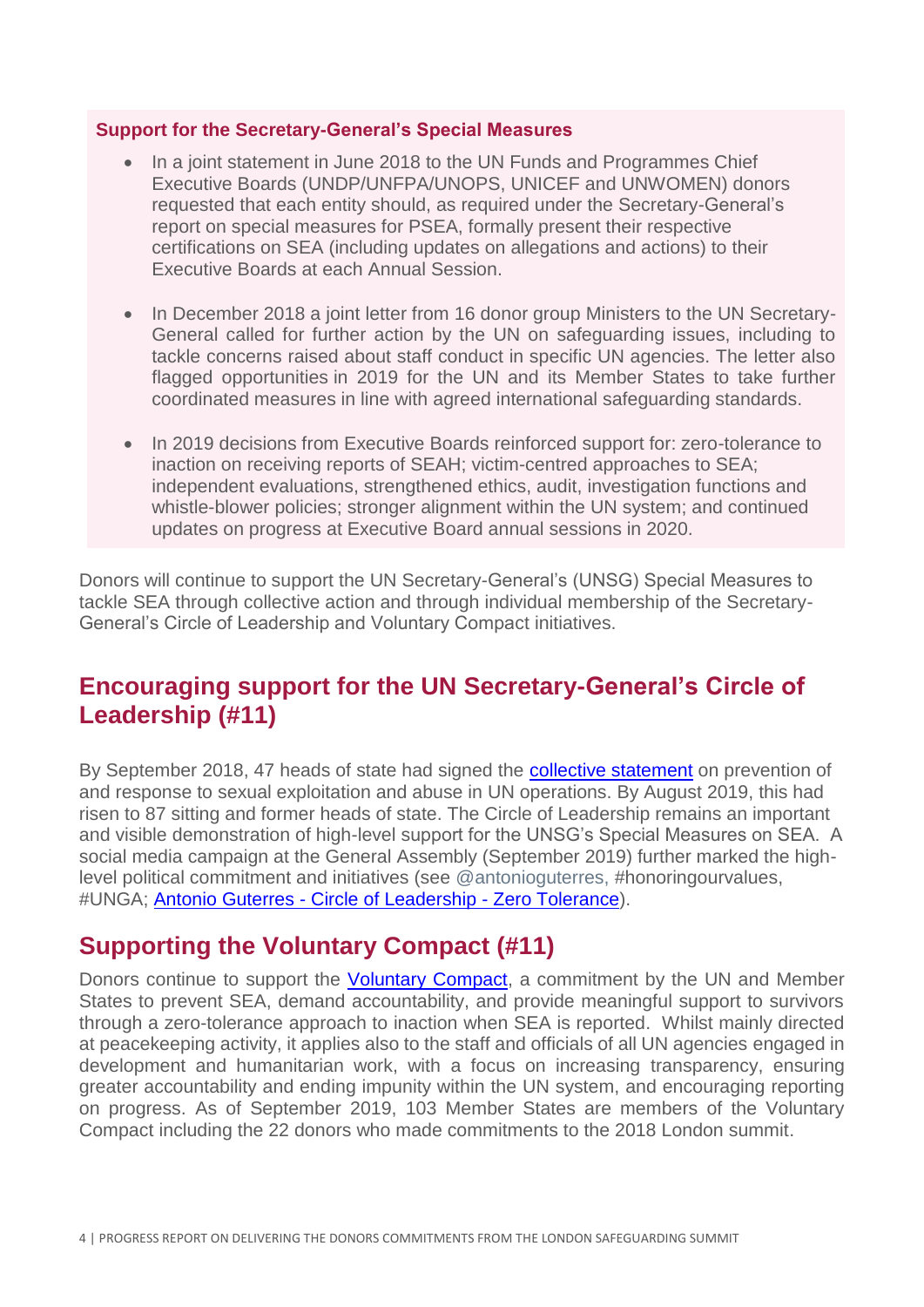# 2. Further detail on progress

**Progress since October 2018 and continuing priorities are outlined below under the four strategic shifts we collectively aim to bring about as set out in the commitment document. For each shift, a selection of specific examples of actions taken are provided.**

## **Strategic shift 1: Ensure support for survivors, victims and whistle-blowers; enhance accountability and transparency; strengthen reporting; and tackle impunity**

The DAC Recommendation (#17) incorporates this strategic shift into its objectives on professional conduct standards, survivor-victim centred response and organisational reporting systems (pillars 1-3 of the Recommendation). A survey of all DAC Member States in October 2018 set a baseline that indicated gaps and opportunities for addressing improved practice and this will inform work-planning priorities for 2019-20.

## **Embedding support for survivors**

**Australia:** The Department of Foreign Affairs and Trade (DFAT) launched the Preventing Sexual Exploitation, Abuse and Harassment (PSEAH) Policy in April 2019. The policy outlines expectations and requirements for DFAT staff and partners to manage the risk of sexual exploitation, abuse and harassment in the delivery of DFAT business. In recognition that no sector, region or workplace is immune from these issues, the Policy applies to all DFAT business, including its development activities.

The policy sets out that *action to address SEAH should be underpinned by a "do no harm" approach prioritising the rights, needs, and wishes of the victim/survivor, while ensuring procedural fairness to all parties.* This approach:

- *treats the victim/survivor with dignity and respect*
- *involves the victim/survivor in decision making*
- *provides the victim/survivor with comprehensive information*
- *protects privacy and confidentiality*
- *does not discriminate based on gender, age, race/ethnicity, ability, sexual orientation, or other characteristics*
- *considers the need for counselling and health services to assist the victim/survivor with their recovery .*

**France** has established a reporting process, including a dedicated telephone line and email contact, that provide all the necessary guarantees of confidentiality, respect for the rights of victims and presumption of innocence.

**Japan:** In May 2019, [Japan collaborated with UNICEF](https://www.unicef.org/tokyo/jp/15406_28236.html) on efforts to prevent sexual abuse and exploitation in Cyclone Idai-affected districts of Zimbabwe, supporting PSEA training and strengthening child protection services to prevent and respond to violence, abuse and exploitation, including transactional sex, due to poverty and limited security.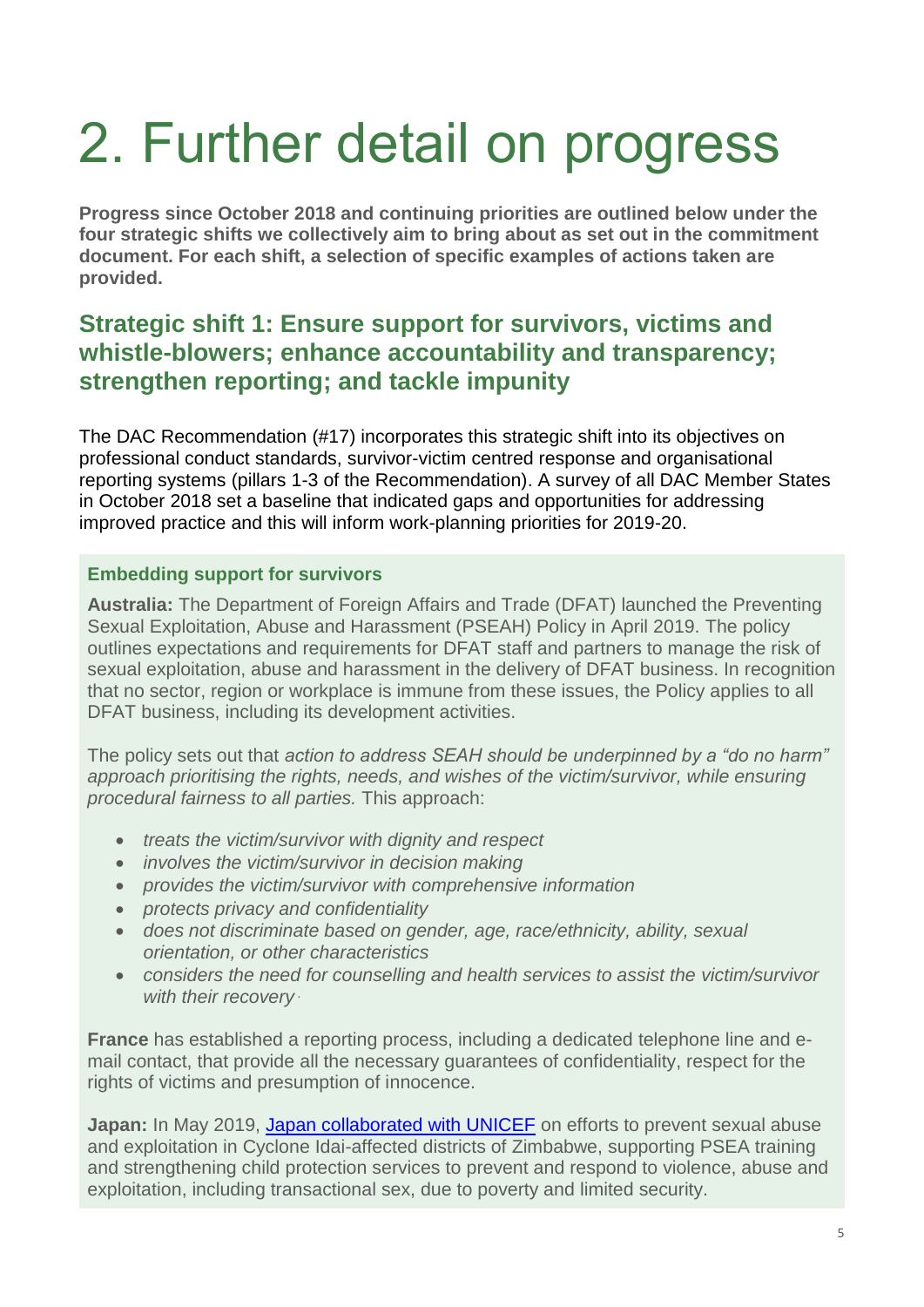**New Zealand:** The Ministry of Foreign Affairs and Trade (MFAT) has been working with its international development community to develop a specific policy on the prevention of SEAH. The policy embodies New Zealand's commitment to the 22 donor commitments on SEAH. At the heart of the policy is a 'do-no-harm approach' whereby the needs of victims/survivors are prioritised.

**Spain** will launch the DAC Recommendation on ending SEAH at the International Day for the Elimination of Violence Against Women celebrations (25<sup>th</sup> November), with Spanish Cooperation partners. This will initiate a participatory process of 5-10 new SEAH measures to implement during the 5<sup>th</sup> Spanish Cooperation Master Plan that runs until 2021. The Gender Group of the Cooperation Council, an advisory body for the implementation and follow-up of Spanish development policy, will participate in this process. To enable greater communication, the Recommendation will be translated into Spanish and disseminated among middle-income countries that already have international cooperation agencies operating in Latin America.

Donors have undertaken varied initiatives to improve their systems to make it easier to report allegations (#1) and to ensure those who report or are victims/survivors receive appropriate support (#2); strengthened their recruitment practices (#3) and put in place improved accountability measures, including publishing the number of incidents reported (#4).

## **Accountability: reporting**

**Australia:** The April 2019 DFAT PSEAH Policy is underpinned by a principle of zero tolerance of inaction so that every allegation is acted upon. The Policy includes incident reporting to better monitor sexual exploitation, abuse and harassment. The new SEAH reporting regime and [notification form w](https://dfat.gov.au/international-relations/themes/preventing-sexual-exploitation-abuse-and-harassment/Documents/seah-incident-notification-form.docx)ill help to improve assurance and assist DFAT to work with organisations to improve safeguards.

**Canada:** Global Affairs Canada has established a dedicated mailbox to receive confidential SEA reports from partners.

**France** has developed a manual for prevention and response to situations of violence and harassment in the public service.

**Germany:** The German Federal Foreign Office (GFFO) has drafted a reporting policy to clarify and standardise SEAH reporting processes, to be included in all humanitarian assistance projects delivered by NGO implementing partners. The German Development Cooperation (GIZ) is currently reviewing its sexual harassment policy to include sexual abuse and exploitation and improving its complaints mechanisms. An online whistleblowing portal went live in the summer of 2019.

**Luxembourg**'s ethical framework for the conduct of public servants is fixed in law (1979), incorporating a [code of conduct](https://eur02.safelinks.protection.outlook.com/?url=http%3A%2F%2Fdata.legilux.public.lu%2Ffile%2Feli-etat-leg-code-fonction_publique-20161225-fr-pdf.pdf&data=02%7C01%7Cms-thompson%40dfid.gov.uk%7C71a9d2c4d56b4e307f4e08d7481832e3%7Ccdf709af1a184c74bd936d14a64d73b3%7C0%7C1%7C637057141947515028&sdata=NDyu2y8G%2B%2FimoKQCqXX8vMLYxvpmBzxcbSQAWpQj1FY%3D&reserved=0) that includes the handling of SEA incidents for staff and implementing partners. Reporting is grounded in a survivor-centred approach, with dedicated staff to support PSEA. This ensures informed consent for the survivor to decide whether to report or not and to decide whether to pursue proceedings or not. Luxembourg takes a gender-responsive lens to SEA risk management response and will develop a gender equality guidance note within the next six months, along with a SEA policy to promote gender equality in partner countries.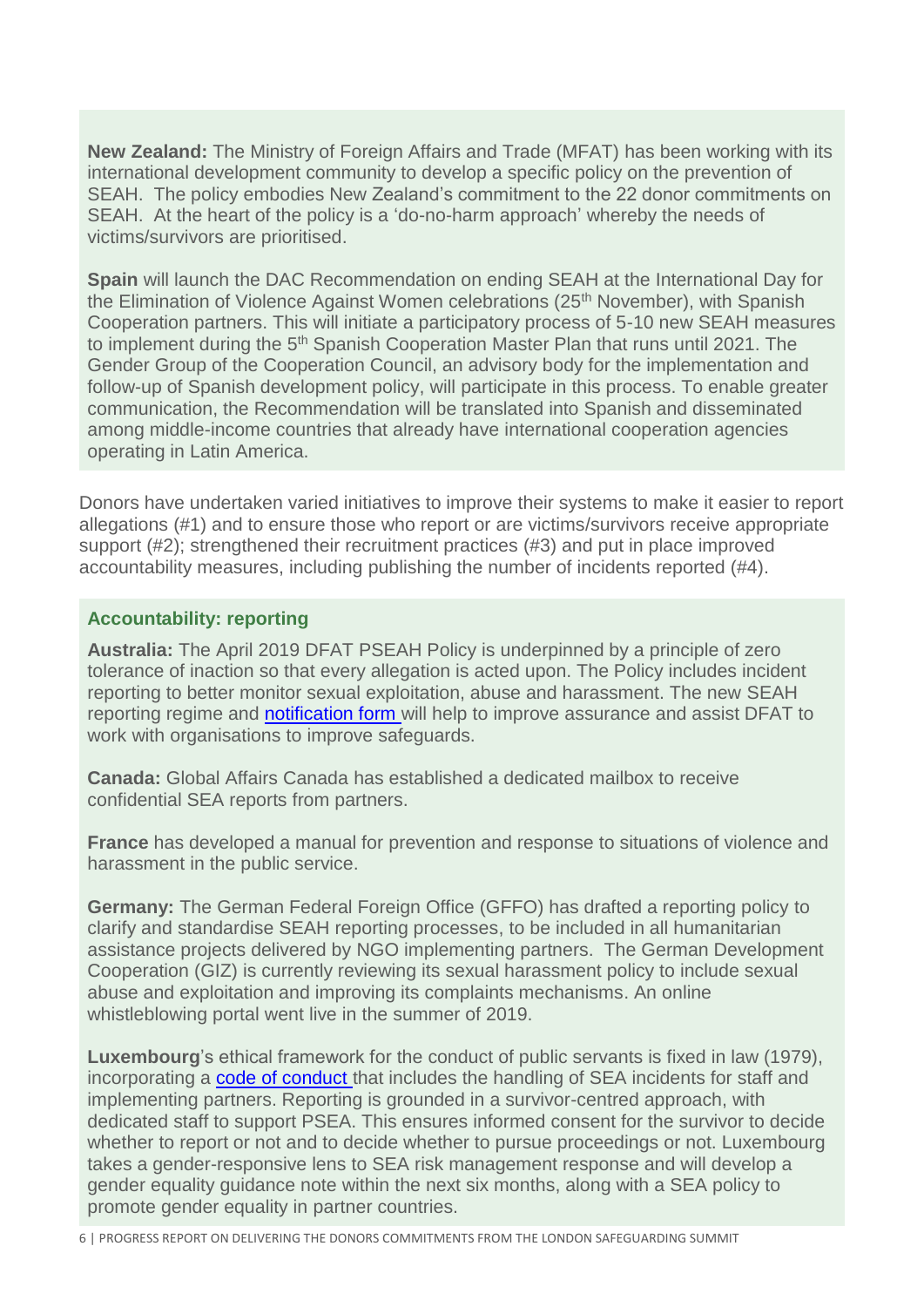**USA:** The U.S. Agency for International Development (USAID) is conducting a formal business process review related to how the Agency handles allegations of sexual misconduct internally within the workplace, as well as externally with partners. The reviews will lead to concrete, actionable improvements to ensure the Agency's procedures are more survivor-focused, transparent, responsive, and accountable. USAID is also aligning its response to SEA with existing requirements on child safeguarding and countertrafficking-in-persons (C-TIP) to make the Agency's organisational structure more efficient and ensure a holistic approach to the spectrum of misconduct that can be present in development and humanitarian settings.

As a key part of supporting victims/survivors and enhancing accountability, donors are strongly committed to improving complaints mechanisms across the international aid sector.

### **Accountability: complaints mechanisms**

**The Netherlands**, with **UK** support, is leading a workstream that will test and review best practice on reporting systems (including ombuds mechanisms) and their impact on accountability and support for survivor-centred needs and rights (#6).

The Netherlands has committed resources for initiatives which could be piloted in Jordan and/or Bangladesh, depending on the outcome of in-country partner consultations.

As UN Member States, donors also support the work of the United Nations Office of the Victims' Rights Advocate (OVRA) and the UN Victims Support Trust Fund (#5).

### **UN Office of the Victims Rights Advocate and UN Trust Fund for Victims of SEA**

In 2016 the UNSG set up a Trust Fund to support victims of SEA, focused on specialised services for victims and strengthening community complaints mechanisms. The fund currently holds approximately US\$2m in voluntary contributions, including from TWG members Australia, Canada, Finland, Italy, Japan, Luxembourg, Norway and Switzerland.

The UK provided £50,000 for an expert consultation to inform the development of a statement of victims' rights, due for publication in early 2020 and £200,000 for a pilot focused on mapping local capacity to assist and support victims.

Donors and multilaterals alike are concerned to avoid the hiring and recirculation of offenders in the aid sector, holding them to account and effectively find ways to take them out of the aid system (#3).

**UK:** The UK is working with INTERPOL to improve criminal records checks across the sector, supporting organisations to get better criminal records checks for staff. Two regional hubs are being set up to take this forward.

Moving forward, the future work programme to deliver the DAC SEAH Recommendation (#17), a Resource and Support Hub (#19) and the Netherlands-led work on complaints systems (#6) will focus efforts to improve victim/survivor-centred responses, including how best to engage beneficiaries and how to improve accountability and complaints procedures.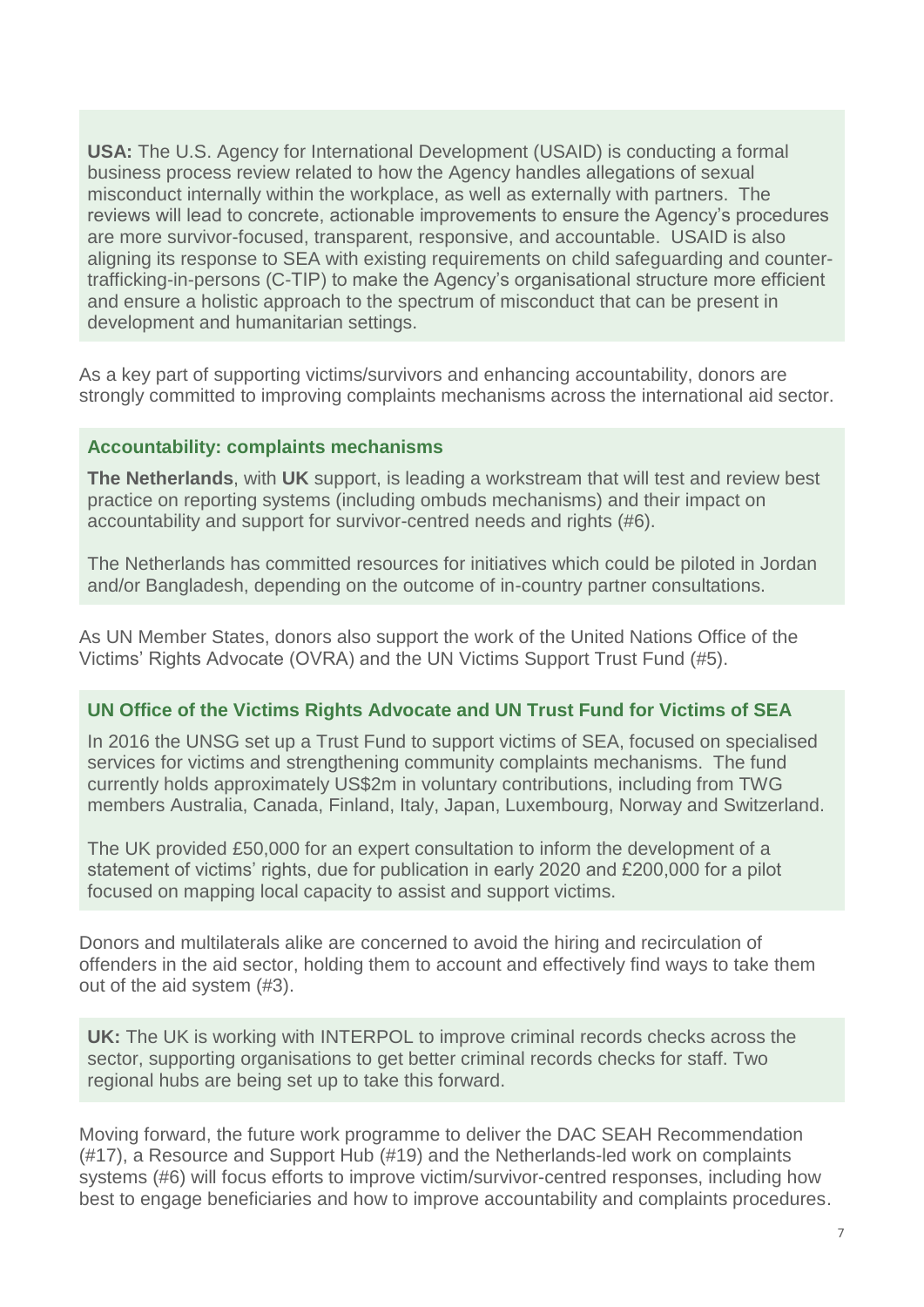## **Strategic shift 2: Incentivise cultural change through strong leadership, organisational accountability and better human resource processes**

The UN Secretary-General has called on Member States to support his Special Measures approach. All but one signatory to the donor commitments are signatories to the Voluntary Compact and have a national who is a member of the UNSG's Circle of Leadership (#11).

Many donors are leading processes of cultural change within their own organisations, and extending that culture change externally to international development organisations which they fund.

### **Incentivising cultural change and strengthening accountability**

**Australia** is providing united leadership to accelerate cultural change across its government agencies that have representation overseas. In November 2018, 30 heads of agencies signed a "One Government, One Approach, Zero Tolerance" statement. The statement commits agencies to lead by example and to protect staff and affected populations from exploitation, abuse and harassment.

**Belgium:** In 2016 the Belgian Minister for Development Cooperation introduced new rules for NGO cooperation that included principles on integrity. These were followed by policy management integrity guidelines in 2017, and the creation of an Integrity Task force in 2018, representing all Belgian development cooperation actors. Following the revelations of abuse in the aid sector in 2018, an Integrity Charter was signed by development cooperation actors, including the Directorate General for Development Cooperation and Humanitarian Aid (DGD), the Belgian Development Agency (Enabel), the Belgian Investment Company for Development Countries (BIO) and members of civil society organisations and institutional actors. The Charter commits the signatories to have an ethical code of conduct that includes informing employees about integrity values, nominating a person responsible for integrity trust, taking measures to analyse and control risks, including integrity clauses in their partnership agreements, and establishing reporting mechanisms.

**European Union:** The European Commission is in the process of reviewing its internal policy on the prevention of sexual and psychological harassment. This new policy will focus on a preventive approach, through training and awareness-raising. The policy will reiterate the Commission's strong commitment to ensuring a work environment that is free of any kind of discrimination, harassment, and other forms of divisive or inappropriate behaviour.

**France:** The President has committed to tackle sexual violence in all social and economic areas, including through a ministerial action plan to prevent and respond to sexual and gender-based violence, developed and implemented by the Ministry for Europe and Foreign Affairs. The Ministry is increasing its focus on gender equality and gender balance within its agencies, including increasing the number of women in management and ambassador positions; raising awareness and providing training on gender issues for all ministry employees; and mainstreaming gender equality in the strategies and actions of the 12 ministry agencies.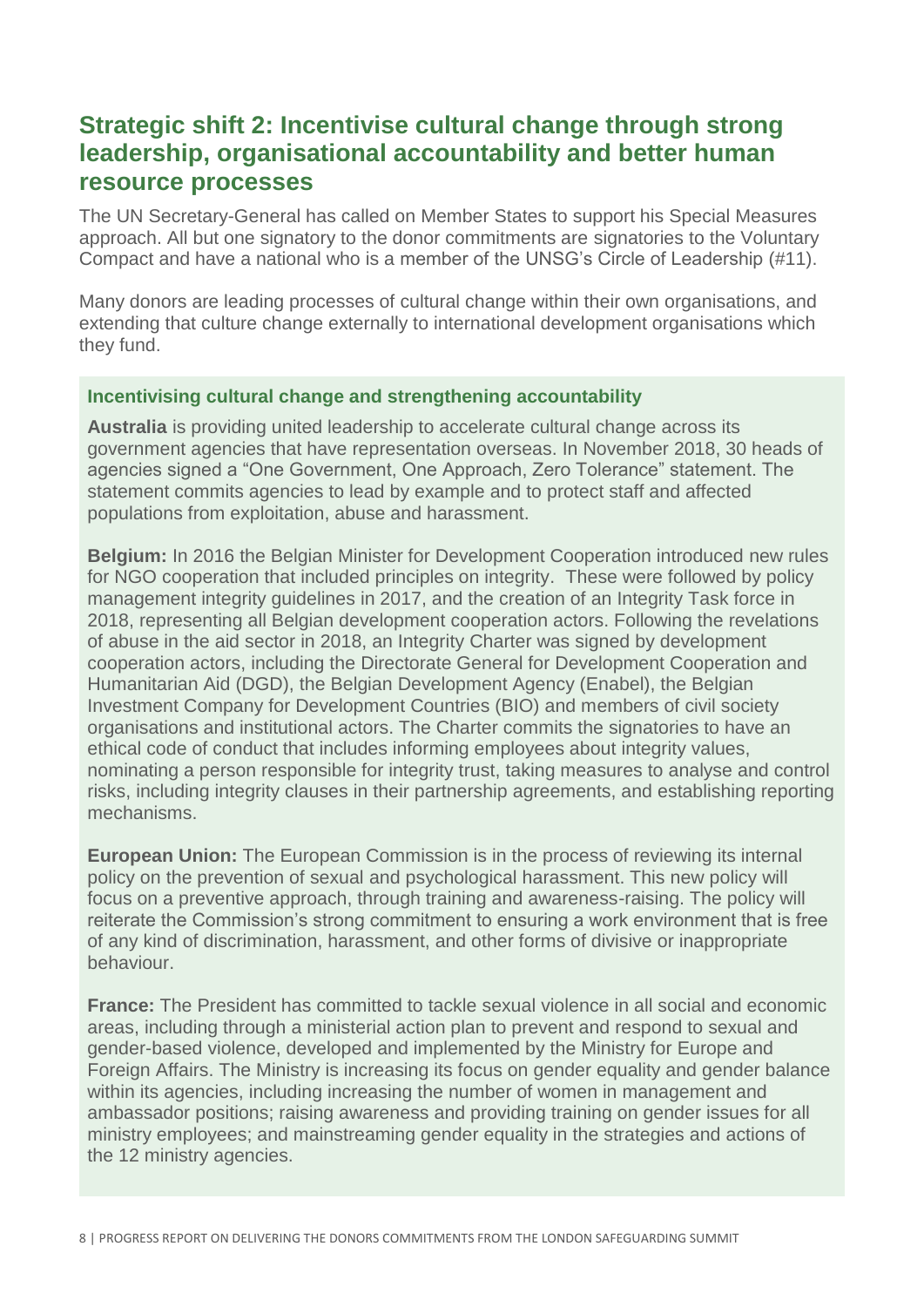**Japan:** Japan International Cooperation Agency (JICA) has set up an internal crossdepartmental coordination group on SEAH. An action plan is currently being formulated. JICA is going to incorporate SEAH aspects into existing internal control mechanisms such as the code of conduct.

**Luxembourg** is in the process of developing a new code of conduct on PSEAH based on gender equality principles and driven by a determination to maintain a culture of transparency, accountability and integrity in managing SEAH. The creation of safe spaces to express concerns about inappropriate behaviour and gender discrimination are key elements.

**Switzerland** developed a 5-point action plan including a) a harmonised internal code of conduct for personnel, b) a review of internal compliance management, c) capacitybuilding of staff, d) case management and e) dialogue with partners, including multilaterals and NGOs**.**

**UK: The Scottish Government** encourages public, private and third sector organisations to sign up to the [Partnership for Change](https://onescotland.org/equality-themes/5050-by-2020/) and to set a voluntary commitment for gender balance on their boards of 50/50 by 2020. The First Minister was appointed the inaugural #HeForShe Global Advocate by UN Women, with the Scottish Government becoming signatories to the UN Women's global solidarity movement for gender equality.

**USA:** In the autumn of 2019, USAID will release two new policies informed by comprehensive gap analyses—one addresses sexual misconduct within the workplace, and another addresses SEA. USAID has clarified the roles and responsibilities of its staff and implementing partners and published [tool kits](http://www.usaid.gov/PreventingSexualMisconduct) for employees and managers. A new Agency-wide training programme, planned for launch in 2020, will increase the capacity of staff to respond to sexual misconduct, including reports of SEA, by promoting respectful, inclusive, and safe environments in the workplace and programmes*.*

Donors and their partners are also reviewing and strengthening recruitment and reference procedures to support prevention and have worked to further improve and promote workplace cultures of respect and accountability (#10).

### **Incentivising cultural change and strengthening accountability**

**Canada:** Global Affairs Canada has introduced a requirement for a PSEA code of conduct in funding agreements for NGOs.

**UK:** DFID has updated its referencing policy to allow the sharing of any 'live' sanctions on an employee's record in reference requests and to disclose information to third parties if a risk assessment determines there could be an SEAH safeguarding issue. DFID also established a Safeguarding Delivery Board, which meets quarterly and is chaired at Director-General Level, to monitor progress on accountability and culture change within the organisation. DFID reports annually to its Management Board.

DFID is developing a pilot for an Aid Worker Passport that will strengthen employment checks, closing the loop on individuals who work in the sector but abuse others, whilst equipping those who conduct themselves appropriately with a trusted source of evidence that details their positive work history. The initiative is due to be piloted in 2020.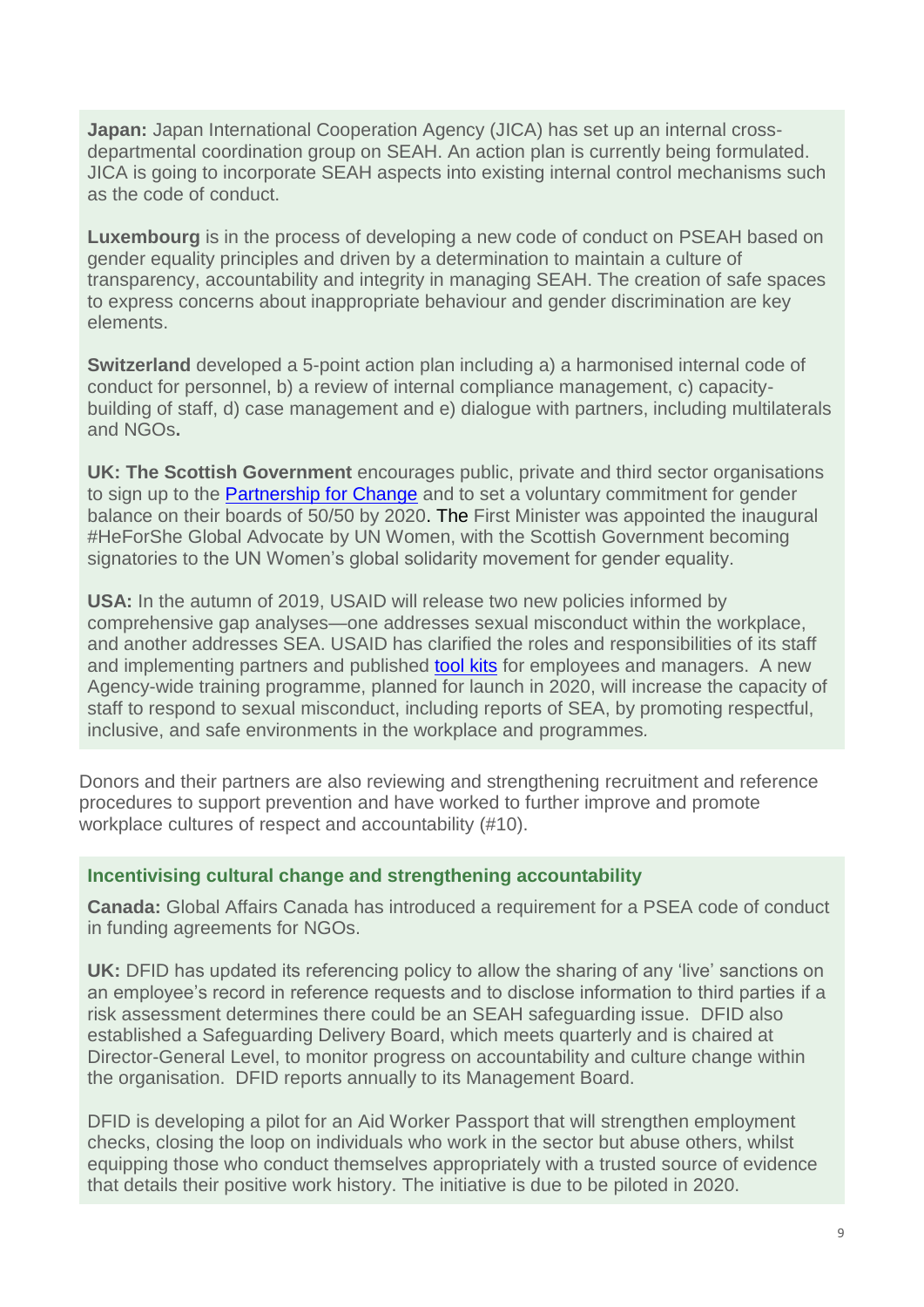The UK and Scottish Governments each plan to introduce legislation that will make it harder for offenders to commit SEAH overseas with impunity. The UK government has introduced measures in the [Domestic Abuse Bill 2019](https://assets.publishing.service.gov.uk/government/uploads/system/uploads/attachment_data/file/817449/Factsheet_-_ETJ_FINAL.pdf) that will extend the jurisdiction of the UK courts so that UK nationals and residents who commit certain violent and sexual offences outside the UK may be brought to trial in the UK. Meanwhile, the Scottish Government [Disclosure \(Scotland\) Bill](https://digitalpublications.parliament.scot/ResearchBriefings/Report/2019/8/30/The-Disclosure--Scotland--Bill) 2019, proposes to extend the Protection of Vulnerable Groups scheme to ensure that work overseas that would be regulated if done in Scotland, should also be specified a regulated role and benefit from the same level of safeguarding as regulated roles in Scotland. These bills are currently going through due process.

**Support for the [Inter-Agency Misconduct Disclosure Scheme:](https://www.schr.info/the-misconduct-disclosure-scheme)** Set up by humanitarian, development and civil society organisations (CSOs) to share relevant misconduct information about individuals, this initiative was launched at the October summit. It enables organisations to legally share recorded information about SEAH misconduct by staff. At least 1,500 requests for data have been made and at least 1,000 sets of data have been provided, with an impact on multiple recruitment decisions this year.

The Scheme is supported and promoted by DFID and complements the UN [ClearCheck](https://onehr.webflow.io/our-services-basic-reference-verification) system for screening UN personnel dismissed for substantiated allegations of SEAH. There are 14 signatories to the Misconduct Disclosure Scheme who between them have the potential to cover over 1 million staff working in the aid sector. It remains open to further signatories across the international aid sector.

Donors are engaging across the multilateral system, leading and participating in international events to incentivise cultural change and improve organisational accountability, including engagement in high-level events such as the Commission on the Status of Women, the United Nations General Assembly, the World Bank / IMF meetings and the UN Chief Executive Boards (CEB) meetings.

As noted above, donors have used their collective leverage to ensure that the UN Funds and Programmes report and certify SEAH allegations annually to their Boards, and to the UN Secretary-General, alongside updates on strategies, actions, resources and partnerships. Donors will continue to proactively engage and encourage all agencies to comply.

Some donors are either now either publishing the number of incidents reported to them through their annual public reports or intend to do so soon (#7) and most now have at least one senior-level champion accountable for work on SEAH (#8).

### **Transparency and public reporting**

**UK:** DFID has a lead Director General accountable for our work on tackling SEAH and began reporting publicly on progress and case numbers in 2018. The [2019 data](https://assets.publishing.service.gov.uk/government/uploads/system/uploads/attachment_data/file/815787/ARA-2019.pdf) was:

*There were fewer than 5 substantiated internal staff cases in the 2018-19 period covered by this report. The total number of allegations made about DFID staff in 2018-19 was also fewer than 5.*

*Since setting clear expectations that DFID partners would report credible suspicions and actual allegations of abuse* [relating to DFID programmes]*, we have seen an increase in*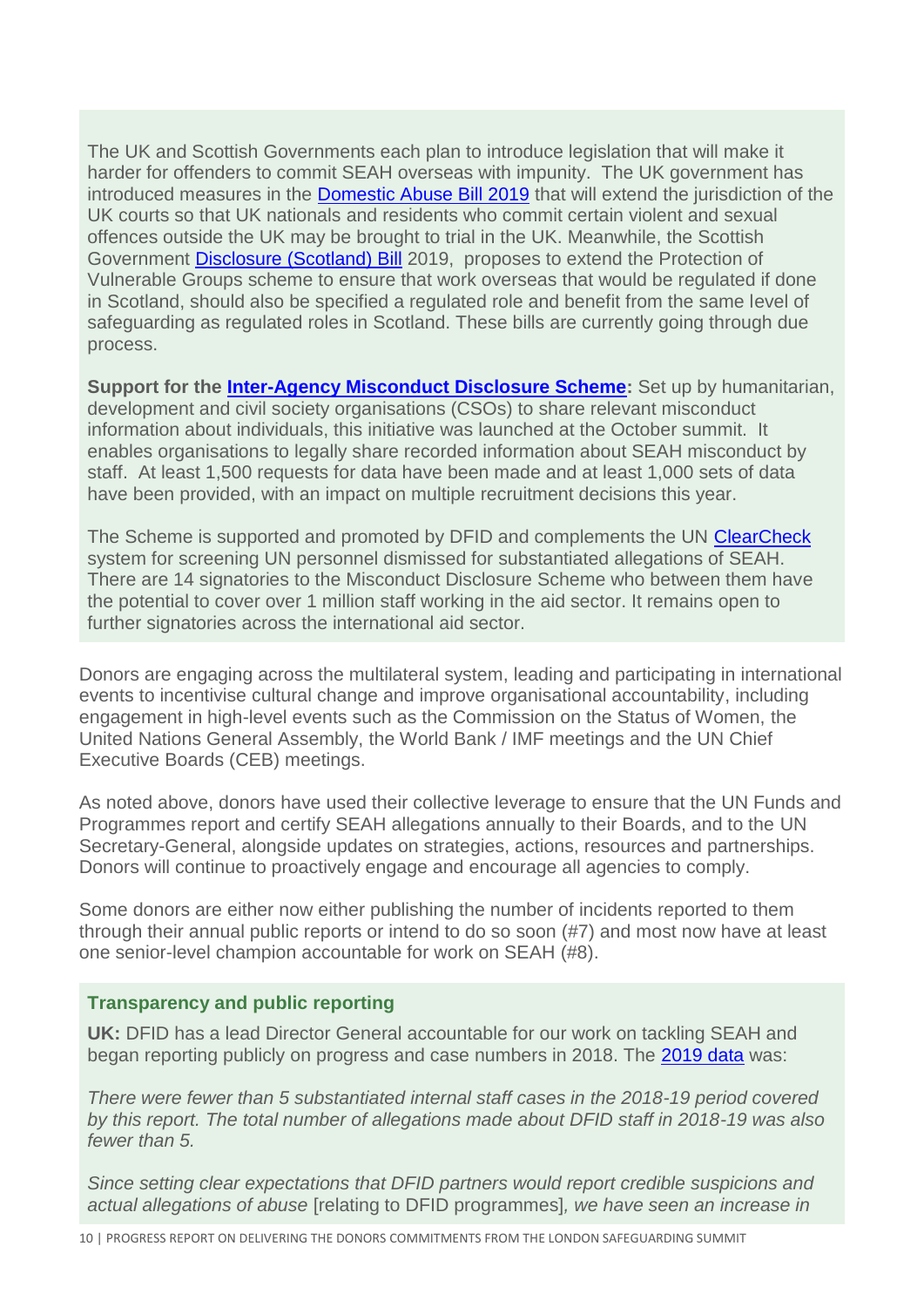*the number of safeguarding concerns being reported by DFID implementing partners, up from 73 referrals in 2017-18, to 260 in 2018-19.*

*DFID receives reports of different types of safeguarding concerns. The most commonly reported in 2018-19 related to sexual exploitation and abuse of adults (28%), followed by other safeguarding concerns (27%) and sexual harassment (23%). In 2018-19, 82% of referrals were reported to DFID by partners, 15% were reported by DFID staff and 3% were reported anonymously.*

**Australia**: Stronger reporting through DFAT's new PSEAH Policy will help to better monitor SEAH and focus partners attention on this issue.

**The Netherlands** will start reporting the incidence of cases publicly from the end of 2019.

**Sweden** is reporting case incidence through the Swedish international development agency (Sida) and have appointed a senior-level champion.

The DAC Recommendation on SEAH includes a cultural change pillar that will ensure development of guidance and support for Member States. This will be embedded through the 2019/20 DAC programme of works and budget.

**France, the Netherlands, Sweden and the UK** participate in a *critical review group* of the Multilateral Organisation Performance Assessment Network (MOPAN) to develop SEAH indicators in MOPAN methodology and thereby improve assessment of multilateral accountability (#13). A case study to develop measures to assess the performance of agencies in preventing and responding to SEAH is being completed.

MOPAN is expected to conduct about 8 assessments of multilateral agencies per year between 2020 and 2025, integrating the new measures. This should help reduce the need for donors to conduct their own bilateral assessments. The case study findings also have the potential to inform monitoring methodology on SEAH at a generic level, of interest to wider audiences in the aid sector, including the DAC, given the alignment of the MOPAN Approach with the DAC Recommendation on PSEAH.

Donors will continue to engage collectively at strategic levels with the multilateral system to support and encourage all agencies to deliver the Secretary-General's Special Measures approach (#11, #12 and #13). Most have and will continue to work on internal culture change, including through recruitment and referencing initiatives and promotion of inclusive cultures (#9 and #10).

## **Strategic shift 3: Adopt minimum standards, and ensure we and our partners meet them**

Donors committed to ensure that we and our partners adhere to one or both sets of international minimum standards to prevent and respond to sexual exploitation and abuse (#14), enabling donors to align approaches and achieve more clarity and accountability. Both sets of standards, the [Core Humanitarian Standard](https://corehumanitarianstandard.org/the-standard) and the IASC Minimum Operating [Standards](https://interagencystandingcommittee.org/system/files/3_minimum_operating_standards_mos-psea.pdf) on PSEA, integrate the six core standards of the UN Secretary-General's 2003 [bulletin](https://undocs.org/ST/SGB/2003/13) on the prohibition of SEA. Donors consider these standards applicable to both humanitarian and development assistance. Many donors have incorporated the UNSG's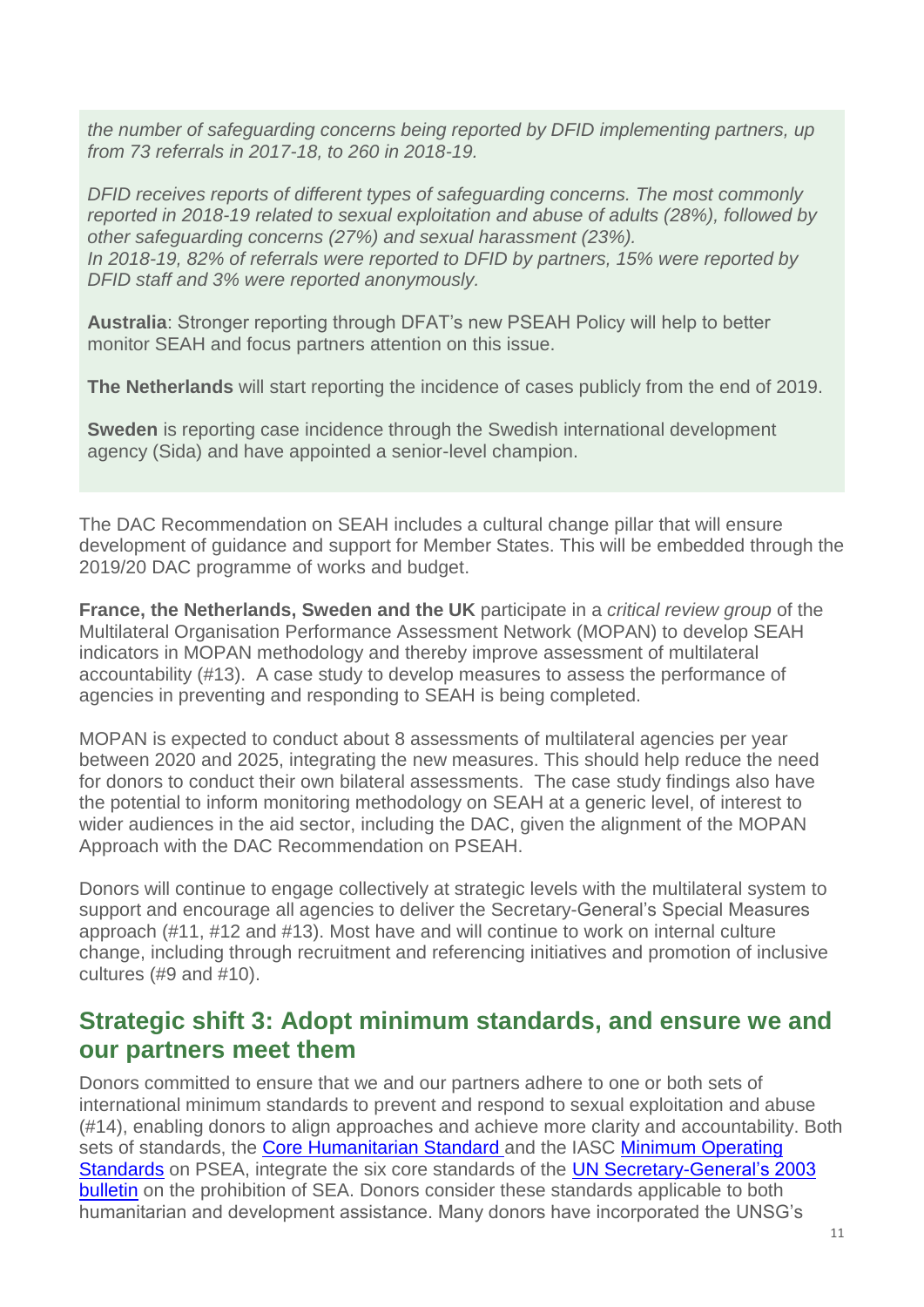special measures for protection from SEA Section 3 standards [\(ST/SGB/2003/13\)](https://undocs.org/ST/SGB/2003/13) into their staff codes of conduct and require the same standards of partners. The standards also form the basis of discussions on aligning funding and procurement agreements as minimum commitments that require awareness raising, staff training, disciplinary integrity and minimum contract conditions.

**Australia** – The DFAT PSEAH Policy sets out seven minimum standards to assess and control the risk of SEAH. These minimum standards apply to all DFAT business activities (including development) and are applied commensurate to the level of risk. The DFAT PSEAH Policy minimum standards are consistent with the Core Humanitarian Standard and the IASC Minimum Operating Standards on PSEA.

**Denmark** requires their Danish strategic NGO partners working in fragile contexts to become independently CHS certified or verified. CHS is a central instrument in Denmark's commitment to ensure partners have adequate standards for preventing and responding to SEAH. Today, CHS is also integrated into the funding guidelines for the Danish Emergency Relief Fund (DERF), which provides acute humanitarian funding opportunities for Danish NGOs and their local partners. Danish NGOs who are verified or certified by CHS are prequalified when applying for DERF-funding.

**European Union:** The Directorate General for International Cooperation and Development has recently strengthened the ethics clauses in grant and procurement templates to make clear that physical abuse and SEAH represent professional misconduct, which can lead to suspension or termination of a contract.

**Germany:** The GFFO has integrated the IASC Minimum Operating Standards (MOS) into its revised Due Diligence Assessment for humanitarian NGOs (*Quality Profile*), currently in the process of being implemented.

When it comes to the United Nations, donors will continue to engage, as Member States, especially through Executive Boards. This will include follow-up to the *independent review* that UNICEF's Executive Director requested in 2018 of UNICEF's own response to PSEA. The review examined UNICEF against the four pillars of management and coordination, community engagement, prevention and response to the IASC Minimum Operating Standards for PSEA, with wide-ranging recommendations on strengthening all areas. This included recommendations around the need to update the 2012 IASC Minimum Operating Standards, shifting the focus on communities and survivors from *beneficiaries* to *rightsholders*, active promotion of deterrence as a prevention measure, attention to improve the chronic under-reporting of SEA incidents and improved rights-based support for survivors.

Donors will also continue to engage with the CHS Alliance (CHSA) to strengthen implementation of standards amongst donors and to pursue initiatives to better address PSEAH.

The CHSA, as part of its promotion of verification, offers a donor self-assessment tool which helps to assess the degree to which donor policies enable grant recipients to work in line with the CHS. Luxembourg is one of the first government donors to pilot this tool and the experience will be shared with others interested in taking this forward. The UK Disaster Emergency Committee (DEC) has also undertaken this process.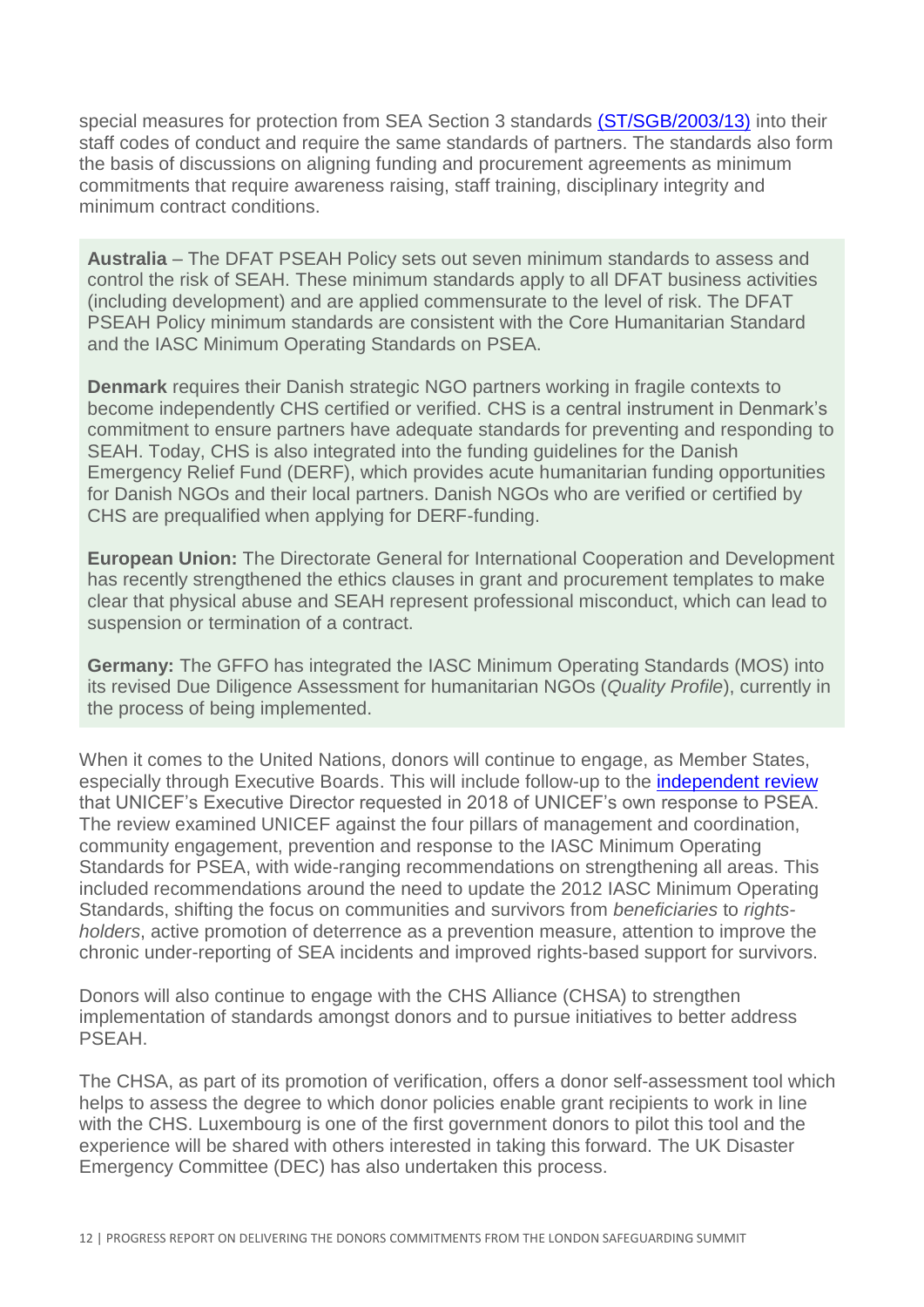Donors are working with CHSA and the Humanitarian Quality Assurance Initiative (HQAI) to explore the potential for strengthening the [CHS Verification Scheme](https://d1h79zlghft2zs.cloudfront.net/uploads/2019/07/CHS_Verification_Scheme_V7.pdf) and using possibly expanded CHS audits as part of their due diligence mechanisms, especially the SEAH content. This includes making the verification options more accessible to different kinds of organisations that want to verify adherence to the CHS, and to explore alignment of donor requirements with CHS in order to reduce duplication and improve efficiencies. Others are focusing on the potential to align SEAH requirements between donors in funding instruments (#15).

## **CHSA and HQAI – verifying the CHS**

Australia, Denmark, Germany, Luxembourg, Sweden, Switzerland and the UK are working collectively with CHSA and HQAI to strengthen verification options for CHS quality assurance and to develop more affordable and accessible models that reflect the needs of organisations according to size and capacity. CHSA is working on their updated [strategy](https://d1h79zlghft2zs.cloudfront.net/uploads/2019/07/CHS_Alliance-Strategy.pdf) to focus on the application of the standards in operational settings and build more capacity support for implementation of the CHS. A new HQAI strategy is being developed for adoption by the HQAI Board in December 2019. HQAI released a [video](https://www.youtube.com/watch?v=QrYiI1V16X8&feature=youtu.be) in September linking the perspectives of different actors in the accountability chain, including giving a voice to beneficiaries to whom aid needs to be most accountable.

Donors are also exploring the opportunities to engage on third-party auditing of partner compliance with the standards in order to improve efficiencies and reduce transaction costs by reducing the number of assessments and donor requests for verification.

## **CHS Alliance PSEAH Contact Group**

Australia and the UK are members of the CHSA PSEAH Contact Group that will engage through a series of webinars in the autumn to consider topics such as donor due diligence policies on PSEAH, whistleblower protection, SEAH investigations and victim/survivor support and the potential development of a new PSEAH assessment tool. The CHSA welcomes all donors who are members of the CHSA to join the PSEAH Contact Group.

## **Donor alignment on funding agreements**

The Netherlands is leading an initiative with Australia, Germany, Norway, the UK and USA to develop joint donor principles and language on SEAH for potential application to future multilateral funding arrangements, building on recent initiatives by individual countries. The aim of this work is to help articulate donor requirements in a more coherent way (including clearly setting out the international standards we expect organisations to adhere), to strongly embed PSEAH accountability within organisations and to improve reporting. The initiative will be tested with the wider donor group and with multilaterals in the autumn, with a view to achieving alignment from January 2020.

Many donors have strengthened donor funding requirements (#15) and reviewed and revised their business models and planning processes to reflect a stronger focus on SEAH (#16).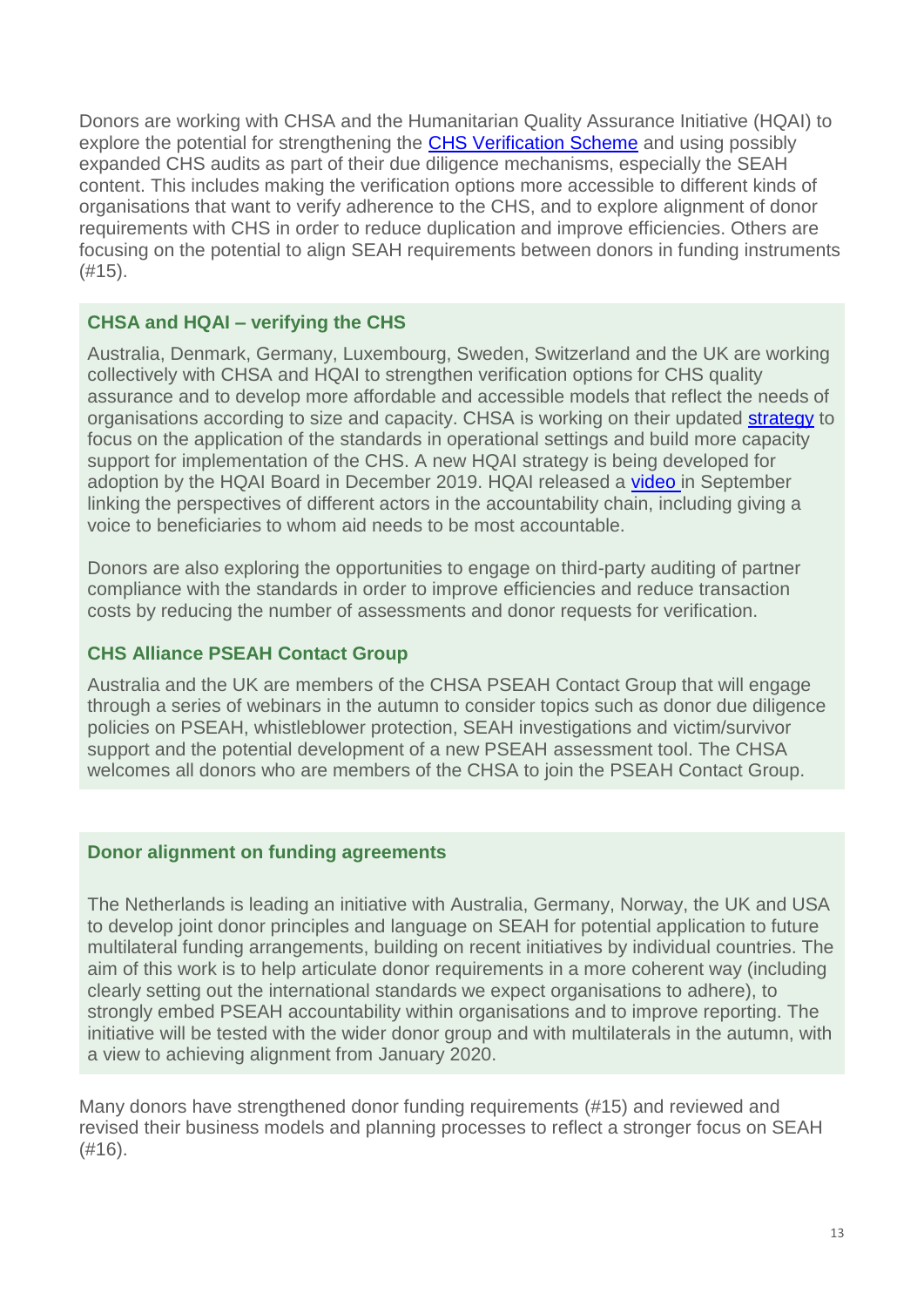**Australia:** DFAT is working closely in partnership with NGOs, multilaterals and other implementing partners to increase awareness of obligations and expectations under the PSEAH policy. This is being supplemented by outreach activities to DFAT agreement managers both in Australia and overseas to support them in ensuring partners are clear on the policy.

DFAT's PSEAH policy is being implemented across the full spectrum of DFAT business and all DFAT staff are expected to comply with the principles and reporting requirements set out in the policy. Guidance material has been developed and a dedicated mailbox established to enable reporting. Contracts and Agreements for all partners are being updated. Enhanced due diligence processes have been implemented. The DFAT PSEAH Policy and staff policies have been aligned.

**Finland** continued to maintain a high profile on tackling SEAH in the UN and IFIs, including with governing bodies of multilateral agencies and in high-level bilateral discussions. An important development was a new clause on SEAH in its model financing agreement. The Development Policy Steering Group of the MFA leads regular SEAH discussions. A SEAH workshop for all ministry and embassy staff was organised during annual development policy days.

**France** is reviewing internal mechanisms and introducing SEAH requirements in funding agreements for NGOs in collaboration with its implementing partners. France is also communicating with multilateral organisations and other partners on SEAH.

**Germany** is in the process of introducing SEAH-sensitive contractual clauses in its standard contracts and agreements in the context of humanitarian assistance, financial cooperation and technical co-operation.

**Ireland** introduced a new standardised grant management system that includes provisions to ensure that grant partners have child protection policies in place. A new safeguarding monitoring tool has also been piloted for grants to major civil society and humanitarian NGO partners. Ireland is in the process of developing a safeguarding policy that will outline the minimum standards expected of partners in safeguarding against harm and abuse in line with international standards.

**Italy:** The Italian Agency for Development Cooperation has reviewed its ethical code, resulting in a dedicated code of conduct section on SEAH. This forms an integral part of the overall ethical code with which all partners must comply.

**New Zealand** has embedded PSEAH risk management, planning and monitoring processes into its systems, including work on unacceptable behaviours and disciplinary policies, alongside a "Speak up Safely" programme of work.

**Sweden** has created a new multi-year agreement with several UN-organisations that include the prevention of SEAH. The Swedish international development agency (Sida) has also updated its [Principal values for Sida and cooperation partners](https://www.sida.se/contentassets/98660948bb294d65a26f45900e3a4a87/principal-values-for-sida-and-cooperation-partners.pdf) which accompanies all agreements made with implementing partners. These now encompass SEAH, which gives Sida the legal mandate to terminate support if serious abuses of the principal values are discovered.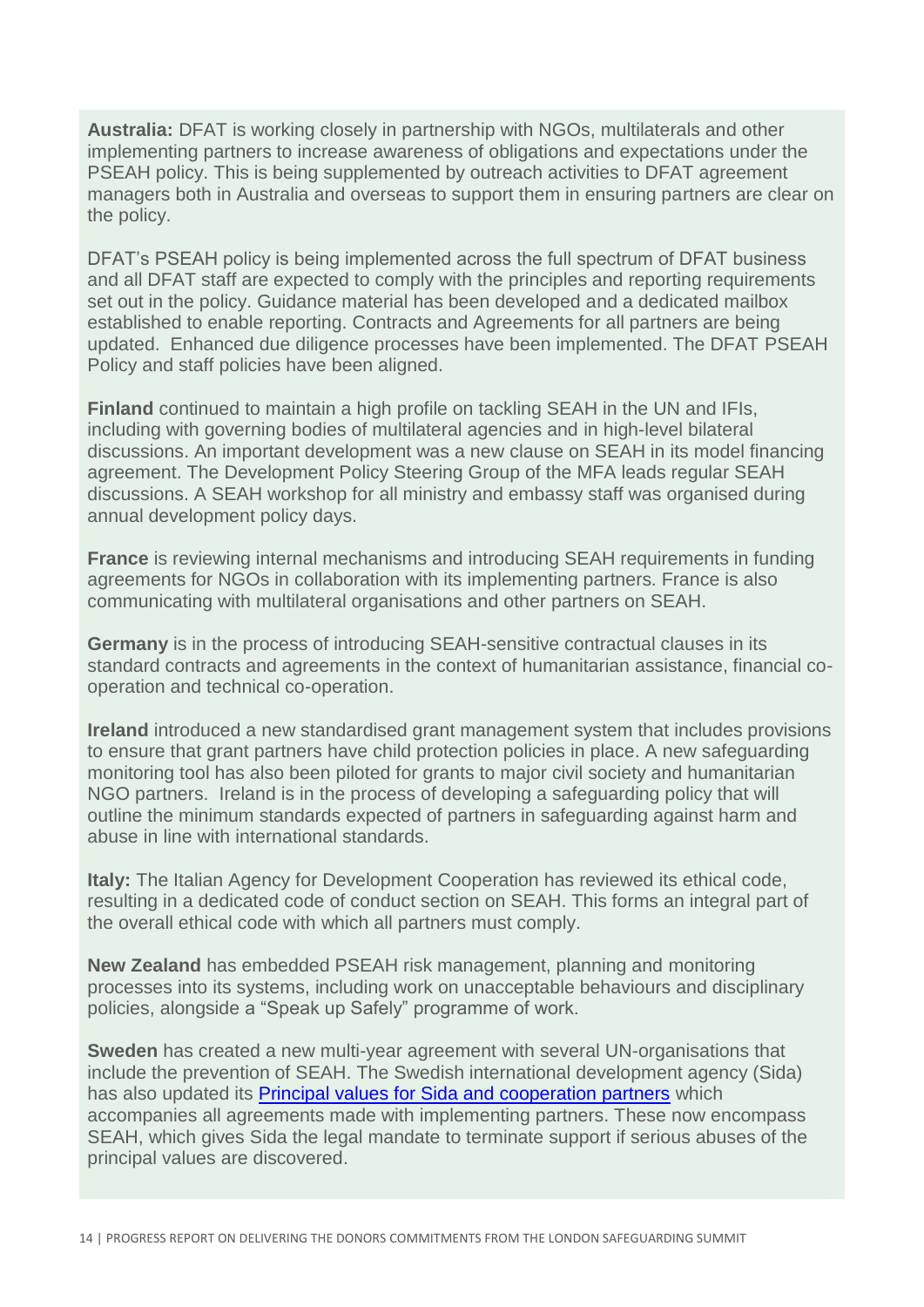**USA:** USAID has revised its standard provisions for contracts and grants to clarify that all USAID implementing partners must adhere to international standards on SEA and, should a violation of these standards occur, partners must consult with USAID to resolve it. USAID also issued notices to its grantees and contractors to encourage them to report credible allegations of SEA to the relevant USAID Agreement Officer or Contracting Officer, and to the Office of Inspector General.

Work on standards will continue through the new DAC Recommendation adopted in July 2019 (#17), which applies to all 30 DAC members and others who choose to adhere. Implementation will focus on minimum standards, donor accountability, organisational cultural change, building capability in the aid sector, and all with an increasingly strong victim/survivor-centred approach. Sexual harassment will be integrated as a fundamentally related issue for the first time in SEA standards. Both are rooted in power imbalances and in particular gender inequality. Promoting gender equality in tackling harmful social norms and poor organisational culture is an essential part of the response to SEAH overall, and the DAC Recommendation will ensure a particular focus on vulnerable groups, including women and children, and those most at risk of discrimination, including disability, gender identify and sexual orientation, race, ethnicity, age or religion.

Going forward, donors will also continue to engage with the CHSA and the IASC to implement the standards and to further develop, align and, if possible, harmonise PSEAH standards across the board.

## **Strategic shift 4: Strengthen organisational capacity and capability across the international aid sector, including building the capability of implementing partners to meet the minimum standards**

All donors are working to strengthen organisational capacity and capability in their own agencies, and many of them also with their implementing partners (#18 and #20). Another commitment of the summit was to explore options for the development of a Resource and Support Hub (#19).

### **Support for building capability across the sector with partners**

### **UK Resource and Support Hub**

The procurement process for a 5-year Resource and Support Hub has been completed, with the contract anticipated to start by end October 2019. The hub will aim to build capability and capacity for small organisations, bringing together relevant tools, guidance and support via an online platform, and signposting quality assured services including qualified investigators, legal support and counselling.

#### **Scottish support work**

The Scottish Government funded BOND's sister organisation, Scotland's International Development Alliance, to develop a safeguarding support package for the sector in Scotland. "*[Safer for All](https://www.intdevalliance.scot/how-we-help/safeguarding)"* was launched in December 2018, and has since been adapted, and adopted, for use in some Scottish Government projects in Malawi and the Scottish Government is supporting the development of a similar Malawian safeguarding initiative.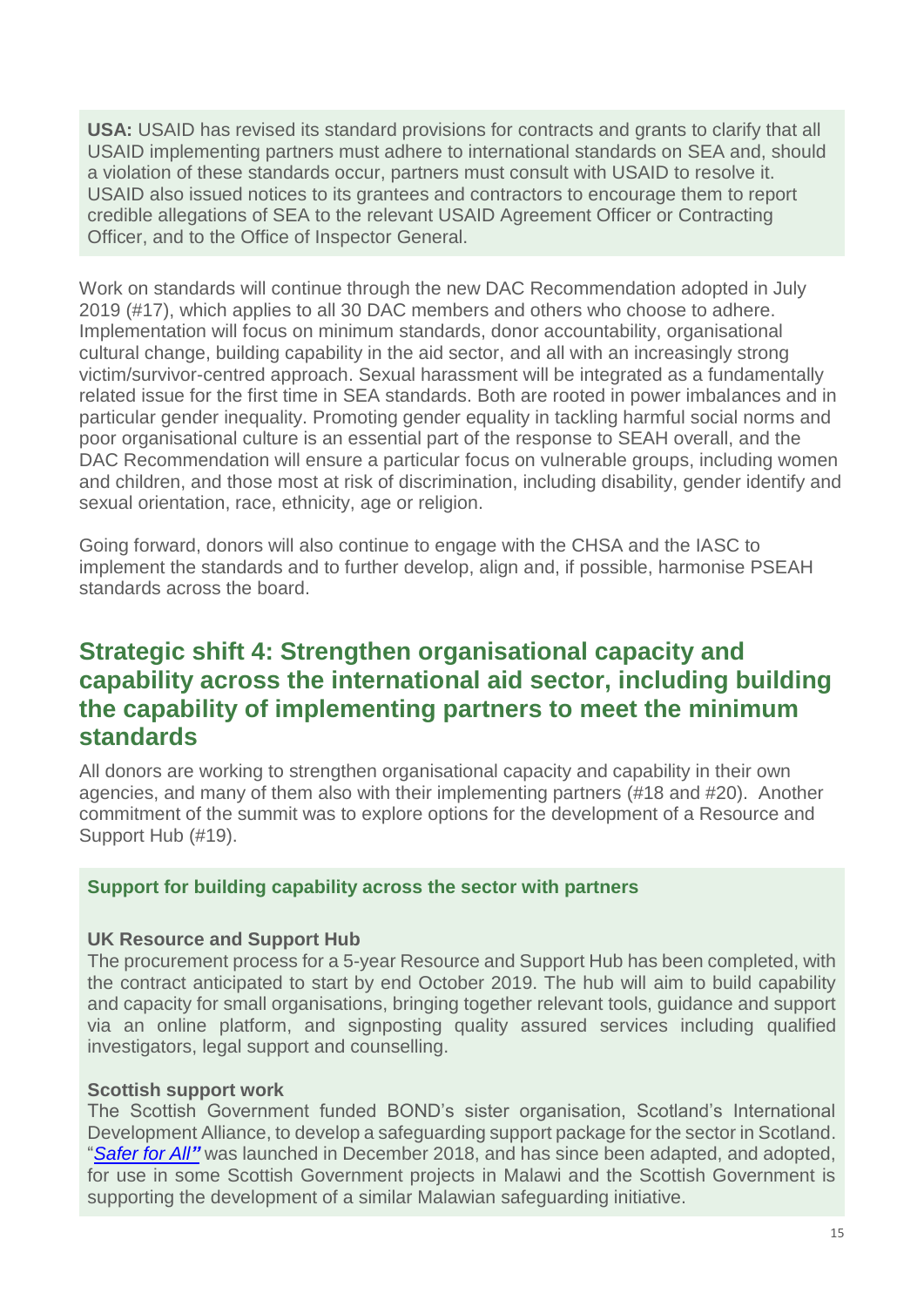### **Canada Resource Hub**

Canada has partnered with the Canadian Council for International Cooperation as the key umbrella organisation for Canada's international development and humanitarian partners to deliver a resource hub for civil society organisations in Canada. Resources and services will be offered to respond to specific PSEA capacity gaps, with an emphasis on ensuring access for smaller organisations.

#### **Australia Child Safe Volunteering Hub**

Australia has established a new Child Safe Volunteering Hub to strengthen child safeguarding outcomes around orphanage "voluntourism". The hub will mobilise technical expertise to strengthen child safeguarding practices, promote responsible volunteering, and advocate for alternative care models in the non-profit, education and tourism sectors in South-East Asia, where orphanages exist.

The IASC also has plans to develop a Global Platform to provide tools, resources and training on SEA, directly accessible to national and international organisations through a help desk function. There are opportunities for cross-learning and support as these initiatives develop.

Donors are investing considerable efforts into strengthening organisational capability internally and with partners.

## **Capability building**

#### **Training**

**Australia** is implementing its *PSEAH Policy* from 1 July 2019 across DFAT - amending other departmental policies, guidance and templates, providing support across the organisation and developing a training package for staff. A training strategy is being developed to equip DFAT staff to understand and assess the risk of SEAH and to better inform discussions of SEAH risks with partners.

**Canada**: Global Affairs Canada has developed online training to educate staff on what constitutes SEA in international assistance, Canada's international commitments to SEA prevention and response, and roles and responsibilities of staff when cases arise.

**UK**: DFID continues to work on building staff capability, taking forward an internal work plan and dedicated training events targeting key staff (e.g. Senior Civil Servants, Deputy Heads of Offices, Senior Responsible Owners for programmes). Over 400 staff were reached through a Safeguarding Learning Week (March 2019).

**European Union**: On behalf of the European Commission, the Directorate General for International Cooperation and Development organised a series of PSEA safeguarding awareness raising training events for general staff and staff with specialist responsibilities (e.g. auditors, evaluators, legal, data protection, etc.). These courses were open to colleagues from other EU Institutions. Importantly, this initiative included dedicated Leadership Awareness Sessions on Safeguarding for Senior Management and staff from EU Delegations.

**Germany** has launched several initiatives: (i) internal PSEA training by the GFFO to increase sensitivity to SEA of staff members working in humanitarian assistance; and (ii)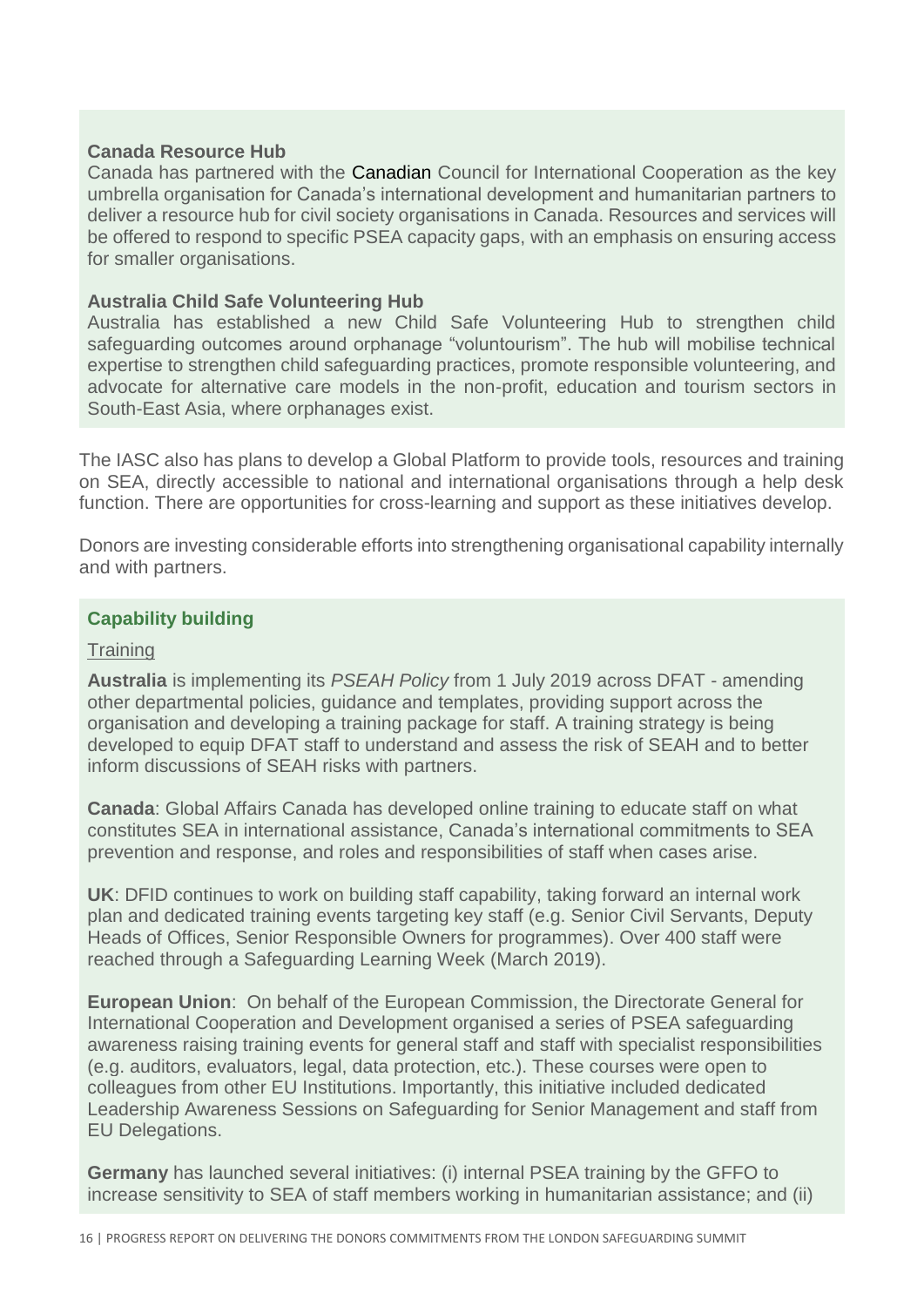GIZ training to boost staff sensitivity to and awareness of SEA. GIZ will also implement a new code of ethics in the autumn.

**Italy** has trained defence mission staff on gender-based violence, with a strong component on SEAH.

**Japan** has been conducting awareness raising training on SEAH for its staff, experts, and volunteers before deploying them overseas.

**The Netherlands** held a workshop for MFA staff working with multilateral partner organisations on effective SEAH policies. Training on PSEAH and effective integrity policies for MFA staff working with NGOs has been initiated. In 2020 this will be extended to all MFA staff working with all partner organisations (NGOs, UN, private sector).

**New Zealand** has launched a wide-ranging 12-month programme of work focused on training, complaints mechanisms and support systems.

**Norway** has developed an e-learning course, on PSEAH and reporting of incidences for all MFA and development agency staff.

**Sweden** has informed all embassy staff on SEAH and procedures to report on cases. Sweden's development agency, Sida has conducted a pilot training exercise on sexual harassment for implementing partners in Guatemala.

**USA**: USAID is planning a new Agency-wide training program for 2020 that will increase the capacity of staff to respond to sexual misconduct, including reports of SEA, by promoting respectful, inclusive, and safe environments in the USAID workplace and programmes.

### Guidance and resources

**Australia** has drawn upon the experience and learnings gained from their strong [Child](https://dfat.gov.au/international-relations/themes/child-protection/Documents/child-protection-policy.pdf)  [Protection Policy](https://dfat.gov.au/international-relations/themes/child-protection/Documents/child-protection-policy.pdf) and Framework (which itself is being reviewed to closely align both policies) as a foundation for the development of the new [PSEAH Policy.](https://dfat.gov.au/international-relations/themes/preventing-sexual-exploitation-abuse-and-harassment/Documents/pseah-policy.pdf) Both of these polices are additionally supported respectively by PSEAH and Child Protection Risk Guidance Notes to assist staff and partners with implementation.

**Canada** has published a new webpage on [sexual exploitation and abuse in international](https://international.gc.ca/world-monde/issues_development-enjeux_developpement/sexual_exploitation-exploitation_sexuels/index.aspx?lang=eng)  [assistance,](https://international.gc.ca/world-monde/issues_development-enjeux_developpement/sexual_exploitation-exploitation_sexuels/index.aspx?lang=eng) which includes updated reporting requirements including a centralised address and standard reporting form for partner organisations.

**Ireland** is undertaking the development of a Department of Foreign Affairs and Trade Safeguarding Policy under the auspices of a new Department Safeguarding Reference Group. The Reference Group has developed a draft safeguarding policy and is coordinating consultation on it across the Department's divisions.

**New Zealand** is consulting on a new SEAH policy, to be delivered in the autumn.

**USA:** USAID plans to develop and release tool-kits on PSEA to assist partners.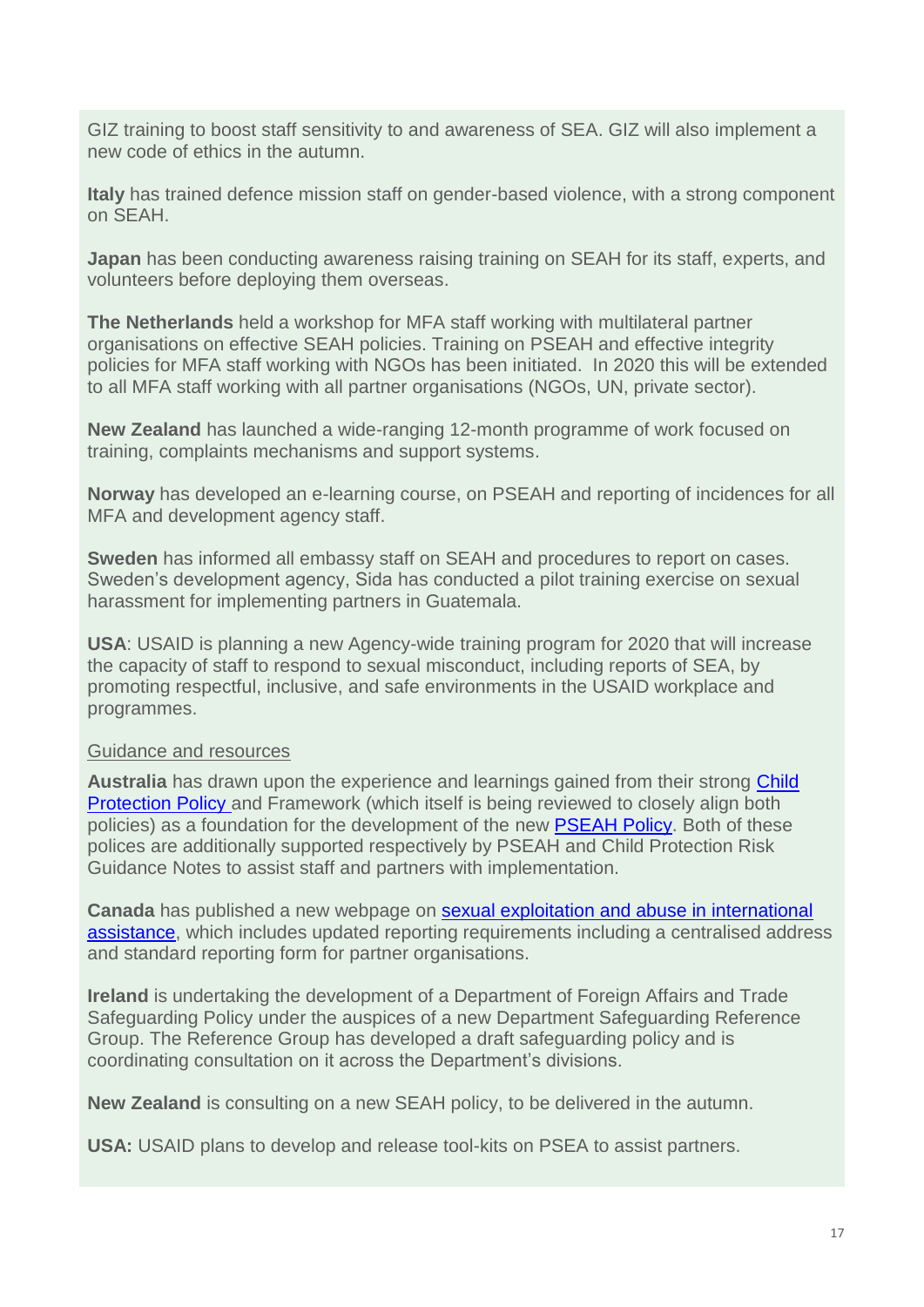Donors are working closely with their civil society partners to help drive cultural change, leadership and organisational accountability. This has resulted in many initiatives over the last year that will continue to reverberate in support for best practice, lesson learning and achieving a step-change throughout the sector. There has also been intensive and focused work with private sector contractors and efforts to link up capability building efforts between civil society and private sector organisations.

## **Working with civil society organisations**

**Australia** co-funded a review of the Australian NGO sector's practice and response to PSEAH. DFAT and the Australian Council for International Development (ACFID) are working closely to implement the 31 recommendations made in the report, largely in line with the donor commitments. Australia also consulted with the NGO sector on the development of a new PSEAH Policy, informed by the findings from the co-funded report. Australia engages regularly with implementing partners to support their capacity to meet standards under the new policy.

**Canada:** Global Affairs Canada meets regularly with the Canada Council for International Cooperation Steering Committee to Address and Prevent Sexual Misconduct. This partnership aims to share best practices and increase civil society capacity for prevention and response, especially among smaller organisations.

**Denmark** has engaged in closed dialogue with Danish NGOs regarding PSEAH, which has resulted in a broad PSEAH scoping study and in joint PSEAH commitments for Danish NGOs. The joint PSEAH commitments align with the CHS and the OECD DAC PSEAH recommendations. The Danish guidelines for strategic partnerships with Danish NGOs, the guidelines for Danish organisations managing pooled funds and networks, as well as the template for development engagement have also been updated with PSEAH requirements that align with the CHS and the OECD DAC recommendations.

**European Union:** The Commission has continued to work closely with CSOs towards fostering organisational change and leadership on SEAH in the provision of international aid. The Commission has included panel sessions on transparency and accountability in addressing misconduct cases in major events with civil society and partners.

**Finland's** MFA updated the Ethical Code of Conduct for Development Cooperation in conjunction with CSO partners and organised a seminar on tackling SEAH in co-operation with the Finnish CSOs.

**France** is working closely with its implementing partners to address SEAH, including on the development of SEAH requirements in funding agreements for NGOs.

**Germany** is supporting [VENRO](https://venro.org/english/who-we-are/) (the umbrella organisation of development and humanitarian assistance NGOs in Germany) in providing capacity development for implementing partners through PSEA training initiatives for VENRO members.

**Ireland:** Participates in the Dóchas (Association of Development NGOs) Working Group on Safeguarding. Dóchas is working with CEOs of member organisations on the development of an NGO Safeguarding Leadership Charter.

**Japan:** For fiscal year 2019 MOFA is financially supporting and working with an NGO study group to develop child safeguarding guidelines for Japanese NGOs.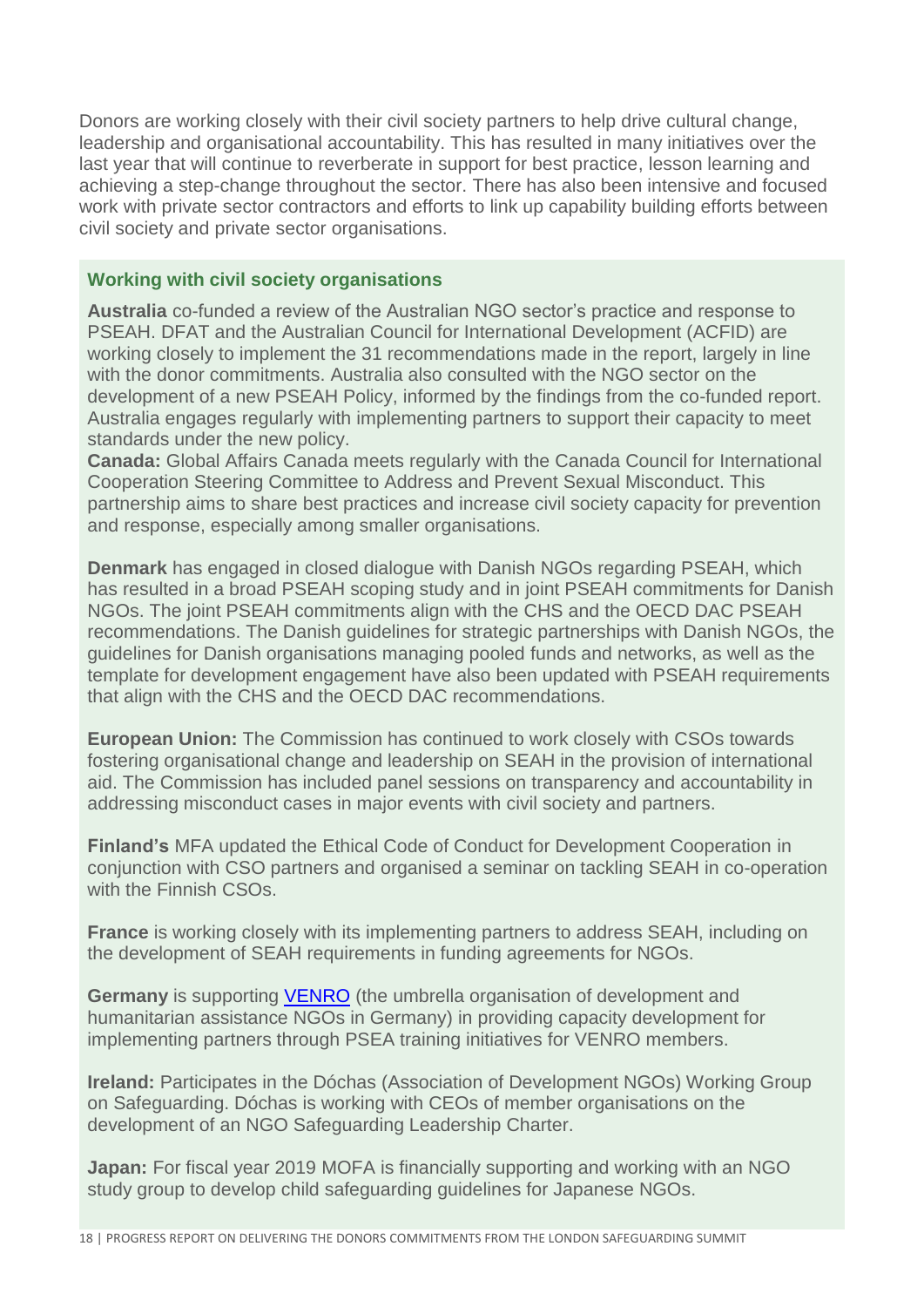**Luxembourg** is working with its NGO partners to strengthen prevention, detection and response to sexual exploitation and abuse and sexual harassment and is in the process of finalising a charter that requires all partners receiving funding to adhere to minimum standards. This seeks to ensure that all organisations are accountable for the delivery of Luxembourg's Official Development Assistance (ODA) whilst also ensuring appropriate support for small NGOs at the national level.

**The Netherlands**: The Ministry of Foreign Affairs and a group of dedicated NGOs, under the leadership of [Partos,](https://www.partos.nl/fileadmin/files/Images/Integriteit/24905_GDN_PARTOS_HANDREIKING_UK_DEF.pdf) has developed and implemented a joint action plan, *[Integrity](https://partos.nl/en/actueel/nieuws/artikel/news/newsletter-integrity/)*. This aims to improve SEAH standards and integrity, focusing on preventive measures, safe reporting and accountability. Measures include upgrading standards in line with the CHS (#14) and an [Integrity System Guide](https://www.partos.nl/fileadmin/files/Images/Integriteit/24905_GDN_PARTOS_HANDREIKING_UK_DEF.pdf) has been developed to support these endeavours. It includes screening to make recruitment processes more SEAH-sensitive (#3). A new reporting form for serious cases of sexually (and other forms of) unacceptable behaviour has been developed by the MFA. Since January 2019, the MFA has been operating a portal for implementing partners to register reports of incidents.

**New Zealand** has been consulting and undertaking capacity building with NGOs over the last 9 months through an NGO partnership programme, integrating PSEAH work alongside that on due diligence, capacity building and reporting.

**Switzerland:** The Swiss Agency for Development Cooperation (SDC) has a professional mandate for 2019-2020 to support Swiss NGOs to strengthen their PSEAH instruments and introduce or update compliance mechanisms, as appropriate. Special attention is given to prevention and survivor-centred response with a focus on sensitisation, culture change, PSEAH policies and capacity building within organisations, as well as the inclusion of local partner CSOs and their beneficiaries.

**UK:** DFID is working through the UK network for organisations working in international development (Bond) to support development of a set of leadership principles, including cultural indicators on SEAH, for organisations to benchmark themselves against. DFID also funded guidance on **Complaints & Definitions** (including a tool to facilitate reporting of safeguarding concerns and relevant case studies). NGO Task Teams have finalised guidance for NGOs on [Safeguarding and Governance.](https://eur02.safelinks.protection.outlook.com/?url=https%3A%2F%2Fwww.bond.org.uk%2Fsites%2Fdefault%2Ffiles%2Fresource-documents%2Fgood_governance_for_safeguarding.pdf&data=02%7C01%7Cms-thompson%40dfid.gov.uk%7C6e0e42a3af704a3df67108d7379797fd%7Ccdf709af1a184c74bd936d14a64d73b3%7C0%7C0%7C637038996530034993&sdata=GXjl9qsna1B%2FZUcEgoq4OBhzepIfMZMyMQk8MxUZGKQ%3D&reserved=0) The UK NGO sector will report back on progress at a [Safeguarding for Development Conference](https://www.bond.org.uk/events/safeguarding-for-development-conference) in December 2019.

**USA:** USAID has engaged its staff and partners—in Washington and the field—to ensure that the initiative to prevent and address SEA is responsive to those closest to these issues. In June 2018, USAID held the first round of worldwide staff and local-partner consultations, and the second from June to August 2019. These consultations took place in more than 70 countries, and provided valuable information on the local experience and contextual considerations related to SEA. These consultations directly shaped concrete steps to reduce the risk of SEA on the strategic, programmatic and operational levels. The upcoming PSEA policy seeks to prevent SEA, ensure people can safely access USAID funded services and activities, provide meaningful feedback to implementing partners, and report and address violations when they do occur. USAID also plans to develop and release tool kits to assist partners in integrating the PSEA policy throughout their programmes, and to strengthen their efforts to prevent and respond to SEA.

**The DAC Reference Group on PSEA** comprised of Member State delegates, co-chaired by Austria, Ireland and the UK, included representative civil-society networks. This enabled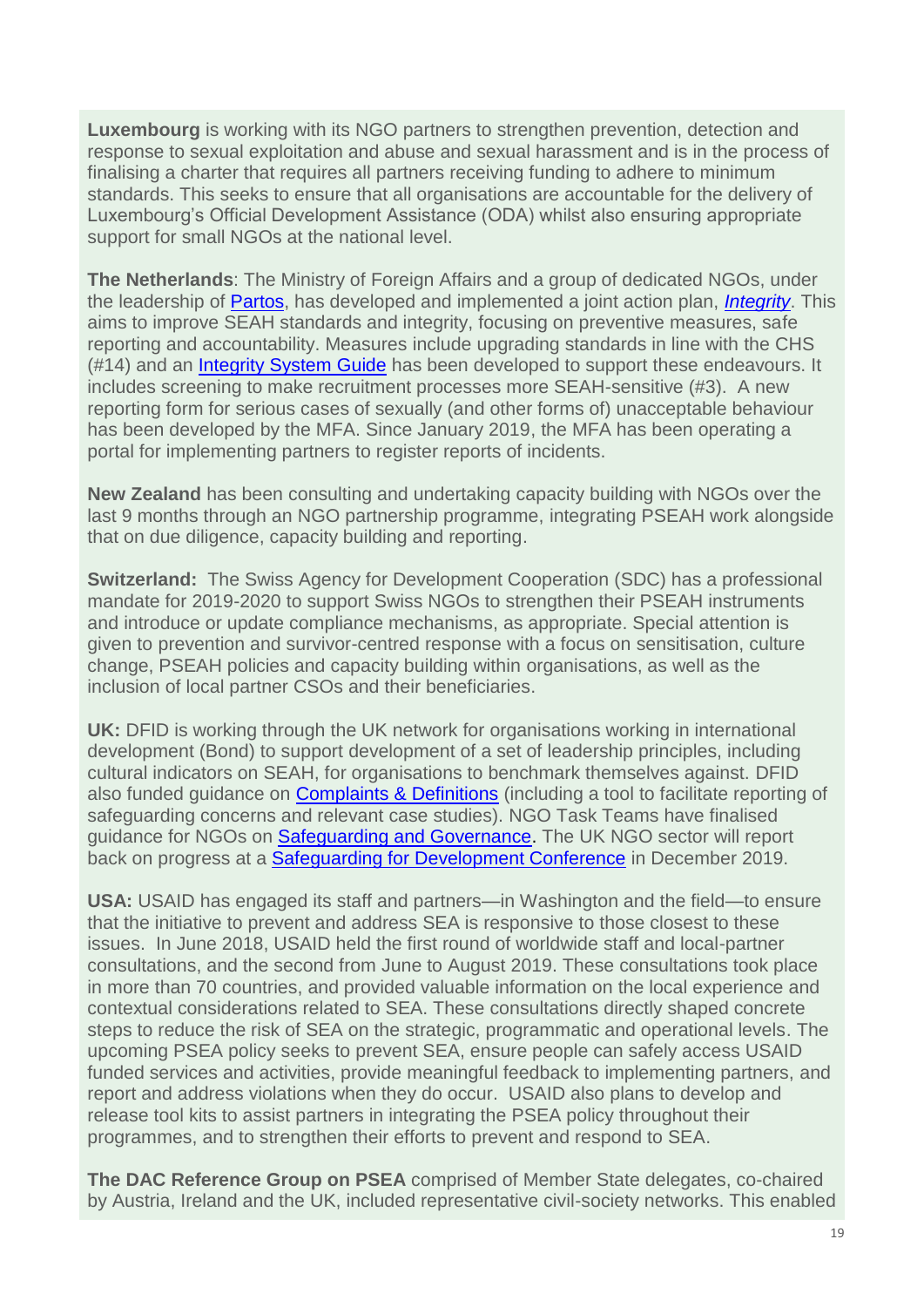the reference group to work closely with civil society organisations to ensure that the Recommendation would support both members and implementing partners alike in aligning their actions on SEAH. The Recommendation was informed by surveys of both donor and CSO practices.

Donors are working closely with the private sector to support best practice on SEAH prevention and response. UK private sector suppliers have established a Safeguarding Leads Network which meets quarterly to share lessons and monitor progress against their commitments. More details can be found in the parallel **cross-sector progress report**. In the Netherlands the government works with the private sector through the Netherlands Enterprise Agency [\(RVO\)](https://english.rvo.nl/).

### **Working with private sector suppliers**

**UK:** DFID's Secretary of State met with senior staff from DFID's major suppliers specifically to discuss safeguarding work. DFID's Safeguarding Unit ran safeguarding sessions at the DFID Supplier Conference in September 2019 which focused on how leaders of both private sector suppliers and NGO partners can champion culture change in their organisation to address SEAH.

DFID regularly participates in the private sector Safeguarding Leads Network meetings and has built collaboration between NGOs and private sector suppliers into the UK NGO platform's safeguarding workplan to implement the NGO London summit commitments. DFID is also ensuring that private sector suppliers are involved in the development of initiatives to prevent offenders of SEAH from moving around the sector.

**The Netherlands**: The MFA in collaboration with the RVO has informed all 2,400 partners of the enhanced SEAH policy; established a new assessment framework to review partners' SEAH policies, which will be applied to all new programmes administered by the RVO; and included a new SEAH clause in funding agreements with private sector partners, similar to that included in agreements with NGOs and multilateral organisations. By the end of 2019 a new portal for registration of serious cases of misconduct by RVO partners will go live.

A multitude of initiatives to strengthen organisational capacity and capability across the sector, within donor organisations and with implementing partners, have been initiated in the last year. These constitute the start of long-term commitments to collectively and individually build capacity in the sector. They provide strong potential for sharing lessons, best practice and developing new approaches going forward. Four separate resources hubs to be initiated by Australia, Canada, the UK and the IASC should provide much opportunity for cross learning between donors and multilaterals, with implementing partners, and through the DAC as implementation of the Recommendation moves forward.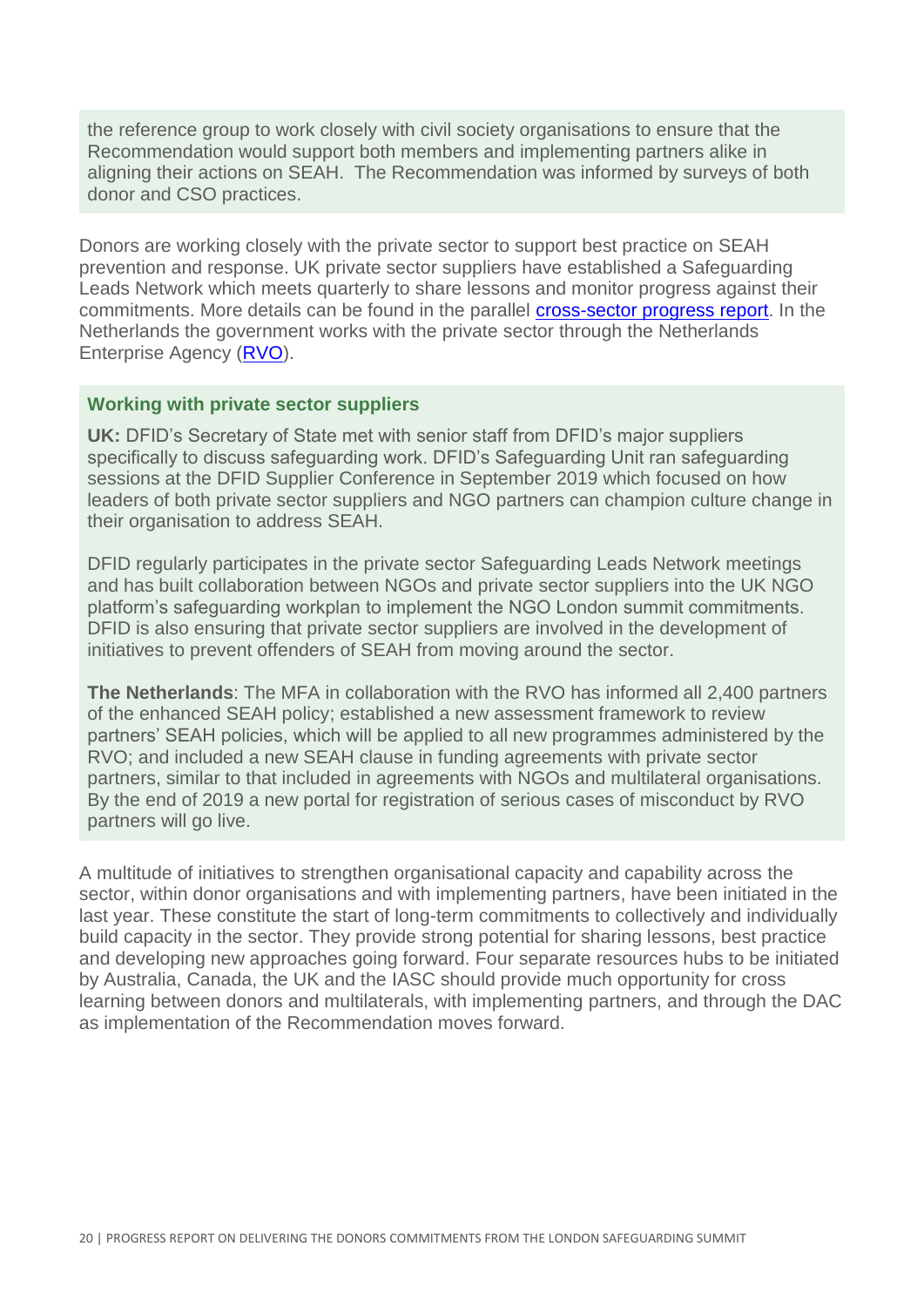# 3. What next?

In October 2018, the TWG members agreed to meet no later than 12 months from the Summit to assess progress [#22]. Since then the TWG donors have liaised regularly through quarterly TWG meetings, informal subject specific exchanges and through the DAC process. The TWG donors remain committed to driving down the risk of sexual exploitation and abuse and sexual harassment during the delivery of aid as a priority.

Building on progress made this year, and recognising that much remains to be done, donors will continue to work through the DAC PSEAH Reference Group to support and implement the DAC Recommendation. Donors will also continue to meet through the TWG to test practical initiatives and exercise collective leverage across the aid system on SEAH, with an eye toward institutionalising the work of the TWG at the DAC during 2020. And donors will continue to drive progress in bilateral and multilateral meetings to strengthen accountability for SEAH prevention and response.

Tackling SEAH is a long-term agenda that will require iterative learning and reflection and a long-term commitment to tackle harmful social norms and organisational cultural change. This will be monitored under the DAC Recommendation through the DAC peer-review mechanism at a minimum, with other options for more frequent monitoring and review to be considered within five years of the DAC Recommendation's adoption.

Donors will take stock of how this report is received and consider if there is value in providing a further update report in a year's time.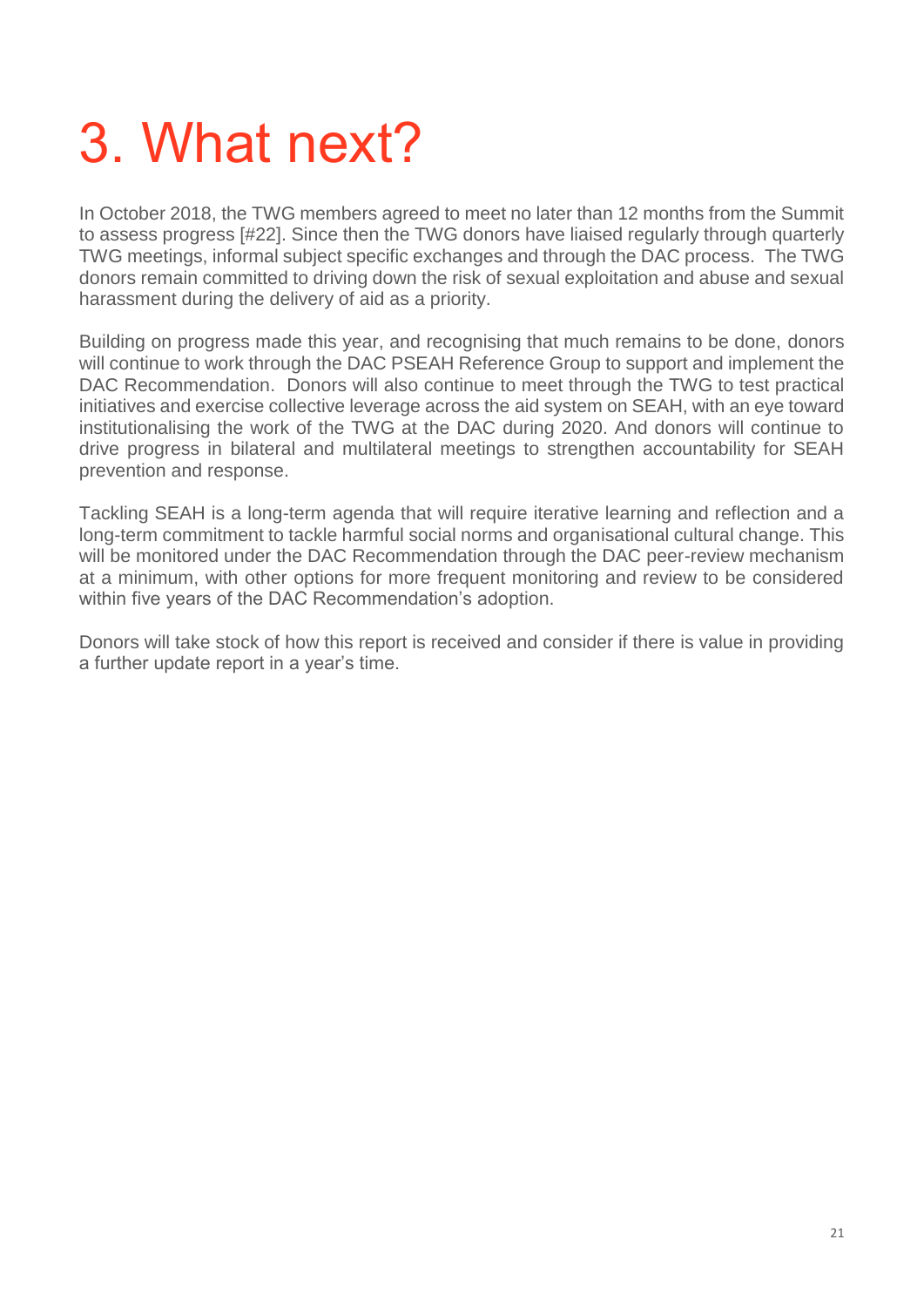## Annex 1: Donor reporting information and links to resources

| <b>Australia</b>                                                                                                                                                                                                                                                                                                                                                                                                                    |                                                                                                                                                                                                                                                                                                                                                                                                                                                                                                                                                                                                                                                                                                                                                                                                                                                                                                                                                                                                                                                                                                                                                                                                                                                                                                        |
|-------------------------------------------------------------------------------------------------------------------------------------------------------------------------------------------------------------------------------------------------------------------------------------------------------------------------------------------------------------------------------------------------------------------------------------|--------------------------------------------------------------------------------------------------------------------------------------------------------------------------------------------------------------------------------------------------------------------------------------------------------------------------------------------------------------------------------------------------------------------------------------------------------------------------------------------------------------------------------------------------------------------------------------------------------------------------------------------------------------------------------------------------------------------------------------------------------------------------------------------------------------------------------------------------------------------------------------------------------------------------------------------------------------------------------------------------------------------------------------------------------------------------------------------------------------------------------------------------------------------------------------------------------------------------------------------------------------------------------------------------------|
| Preventing Sexual Exploitation, Abuse and<br>Harassment Policy, aligned to IASC MoS on PSEA<br>and the PSE elements of the CHSA<br>Reports of sexual exploitation and abuse of<br>children, or concerns about child welfare are<br>covered by DFAT's Child Protection Policy.<br>To report sexual exploitation, abuse and<br>harassment or concerns about the welfare of a<br>vulnerable person:<br>mailto:seah.reports@dfat.gov.au | Australia's Website on PSEAH<br>https://dfat.gov.au/international-<br>relations/themes/preventing-sexual-exploitation-<br>abuse-and-harassment/Pages/default.aspx<br>Australia's Website on Child Protection<br>https://dfat.gov.au/international-relations/themes/child-<br>protection/Pages/child-protection.aspx                                                                                                                                                                                                                                                                                                                                                                                                                                                                                                                                                                                                                                                                                                                                                                                                                                                                                                                                                                                    |
| <b>Belgium</b>                                                                                                                                                                                                                                                                                                                                                                                                                      | Integrity links: https://bosa.belgium.be/en/node/169                                                                                                                                                                                                                                                                                                                                                                                                                                                                                                                                                                                                                                                                                                                                                                                                                                                                                                                                                                                                                                                                                                                                                                                                                                                   |
| <b>Canada</b><br><b>Global Affairs Canada expectations for reporting</b><br>sexual exploitation and abuse in international<br>assistance                                                                                                                                                                                                                                                                                            | Global Affairs Canada: Sexual exploitation and abuse<br>in international assistance                                                                                                                                                                                                                                                                                                                                                                                                                                                                                                                                                                                                                                                                                                                                                                                                                                                                                                                                                                                                                                                                                                                                                                                                                    |
| SEA concerns are reported through Global Affairs<br>Canada Reporting Form - Sexual exploitation and<br>abuse allegations in international assistance via<br>email to the Global Affairs Canada PSEA Focal<br>Point at: mailto:PSEA-PEAS@international.gc.ca                                                                                                                                                                         | Canadian CSO's Pledge: CCIC Leaders' Pledge                                                                                                                                                                                                                                                                                                                                                                                                                                                                                                                                                                                                                                                                                                                                                                                                                                                                                                                                                                                                                                                                                                                                                                                                                                                            |
| <b>Denmark</b><br>Guidelines for strategic partners include<br>requirements to adhere to the Core Humanitarian<br>Standard through independent verification or<br>certification.                                                                                                                                                                                                                                                    | Guidelines:<br>https://um.dk/da/danida/samarbejspartnere/civ-<br>org/adm-ret/strategiske-partnere/<br>Extract on CHS, p. 3-4, under General obligations of<br>the organisation:<br>Organisations funded under Lot HUM will<br>$\bullet$<br>demonstrate adherence to the quality criteria in<br>the Core Humanitarian Standard through<br>independent verification or certification.<br>Organisations funded under Lot CIV and lot LAB<br>$\bullet$<br>engaging in areas affected by conflict or recurrent<br>natural disaster are expected to live up to<br>established international standards for<br>interventions in situations where the protection,<br>well-being and dignity of vulnerable and<br>marginalized groups are not ensured by duty-<br>bearers. Subject to a concrete assessment by the<br>MFA, the initiation of a self-assessment or an<br>independent verification or certification against the<br>Core Humanitarian Standard (CHS) may therefore<br>be required as a prerequisite for such<br>engagements.<br>The organisation will ensure that necessary<br>$\bullet$<br>measures are in place to protect people, including<br>beneficiaries and staff, from sexual exploitation<br>and abuse and sexual harassment by the<br>organisation's staff and associated personnel e.g. |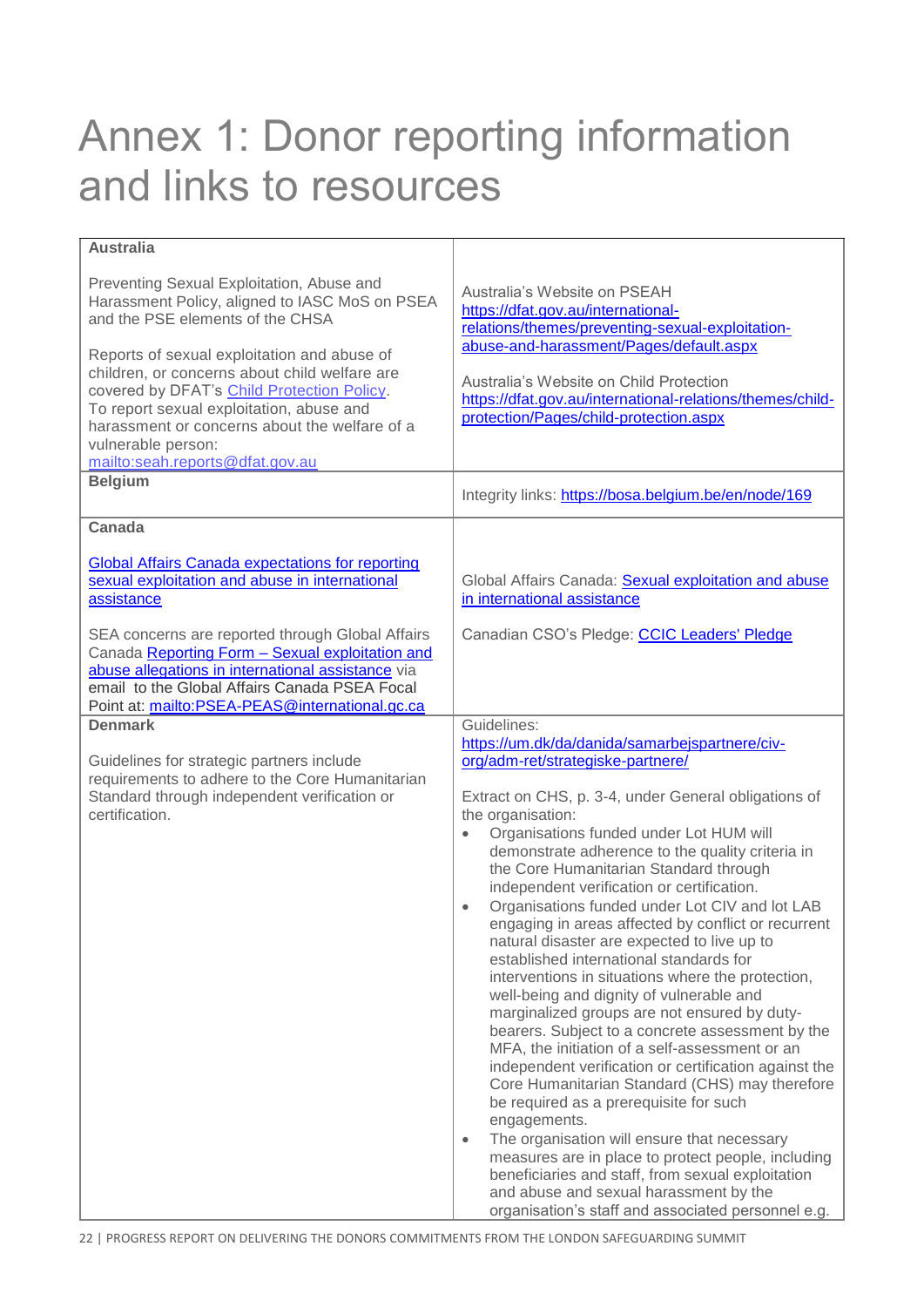|                                                                                                                                                                                      | partners, consultants, volunteers etc. Reference is<br>made to the CHS Alliance Protection from Sexual<br>Exploitation and Abuse (PSEA) index and PSEA<br>Implementation Handbook.                                                  |
|--------------------------------------------------------------------------------------------------------------------------------------------------------------------------------------|-------------------------------------------------------------------------------------------------------------------------------------------------------------------------------------------------------------------------------------|
| <b>France</b>                                                                                                                                                                        | France's international strategy for gender equality                                                                                                                                                                                 |
| French feminist foreign policy and diplomacy                                                                                                                                         | $(2018 - 2022)$ :<br>https://www.diplomatie.gouv.fr/IMG/pdf/meae_strategi<br>e_-_en_cle076525.pdf                                                                                                                                   |
|                                                                                                                                                                                      | Reporting mechanism and protection of whistle-<br>blowers:<br>https://www.diplomatie.gouv.fr/fr/le-ministere-et-son-<br>reseau/lanceurs-d-alerte/                                                                                   |
| Germany                                                                                                                                                                              | https://www.giz.de/en/aboutgiz/code_of_conduct.html                                                                                                                                                                                 |
| Information on measures against SEA on Website<br>of GFFO                                                                                                                            | https://www.giz.de/en/aboutgiz/55506.html                                                                                                                                                                                           |
| SEAH concerns for projects supported by GFFO<br>can be reported to the existing regional or<br>organisational contact, but can also be reported<br>directly to a SEA focal point     |                                                                                                                                                                                                                                     |
| GIZ<br>Code of conduct and basic principles:                                                                                                                                         |                                                                                                                                                                                                                                     |
| Whistle blowing portal:                                                                                                                                                              |                                                                                                                                                                                                                                     |
| <b>Ireland</b>                                                                                                                                                                       | Dóchas seminar, 2019: Silence is not an option                                                                                                                                                                                      |
| Safeguarding policy under development.                                                                                                                                               | Dóchas safeguarding resources                                                                                                                                                                                                       |
| Japan                                                                                                                                                                                | Japan's website on SEA in the aid sector (in<br>Japanese):<br>https://www.mofa.go.jp/mofaj/gaiko/oda/about/doukou/<br>page24 000019.html<br>This includes a Japanese translation of the Donor<br>Commitment Statement (October 2018 |
| <b>Netherlands</b>                                                                                                                                                                   | Netherlands Enterprise Agency (RVO).                                                                                                                                                                                                |
| Reports on incidents: integriteit@cbf.nl                                                                                                                                             | https://www.partos.nl/fileadmin/files/Images/Integriteit/<br>24905 GDN PARTOS HANDREIKING UK DEF.pdf                                                                                                                                |
| <b>Integrity System Guide</b>                                                                                                                                                        |                                                                                                                                                                                                                                     |
| Joint Integrity Action Plan                                                                                                                                                          | https://www.partos.nl/fileadmin/files/Pdfs/Actieplan_Int<br>egriteit_def.pdf                                                                                                                                                        |
| <b>New Zealand</b>                                                                                                                                                                   |                                                                                                                                                                                                                                     |
| MFAT to officially release its PSEAH policy in early<br>October.                                                                                                                     |                                                                                                                                                                                                                                     |
| <b>Norway</b>                                                                                                                                                                        | Norwegian Government calls on aid sector to intensify                                                                                                                                                                               |
| Reporting of SEAH incidences to Norad's Fraud<br>and Integrity Unit or MFA Foreign Service Control<br>Unit.                                                                          | efforts to prevent sexual exploitation<br>https://www.regjeringen.no/en/aktuelt/letter_aidsector/i<br>d2590298/                                                                                                                     |
| Norad: https://norad.no/en/front/about-<br>norad/whistleblowing/<br>MFA: https://www.regjeringen.no/en/topics/foreign-<br>affairs/international-<br>law/mfa_whistleblowing/id495009/ | (Norwegian only): https://norad.no/globalassets/filer-<br>2015/varsling/handtering-av-varsler-om-trakassering-<br>hos-norads-partnere.pdf                                                                                           |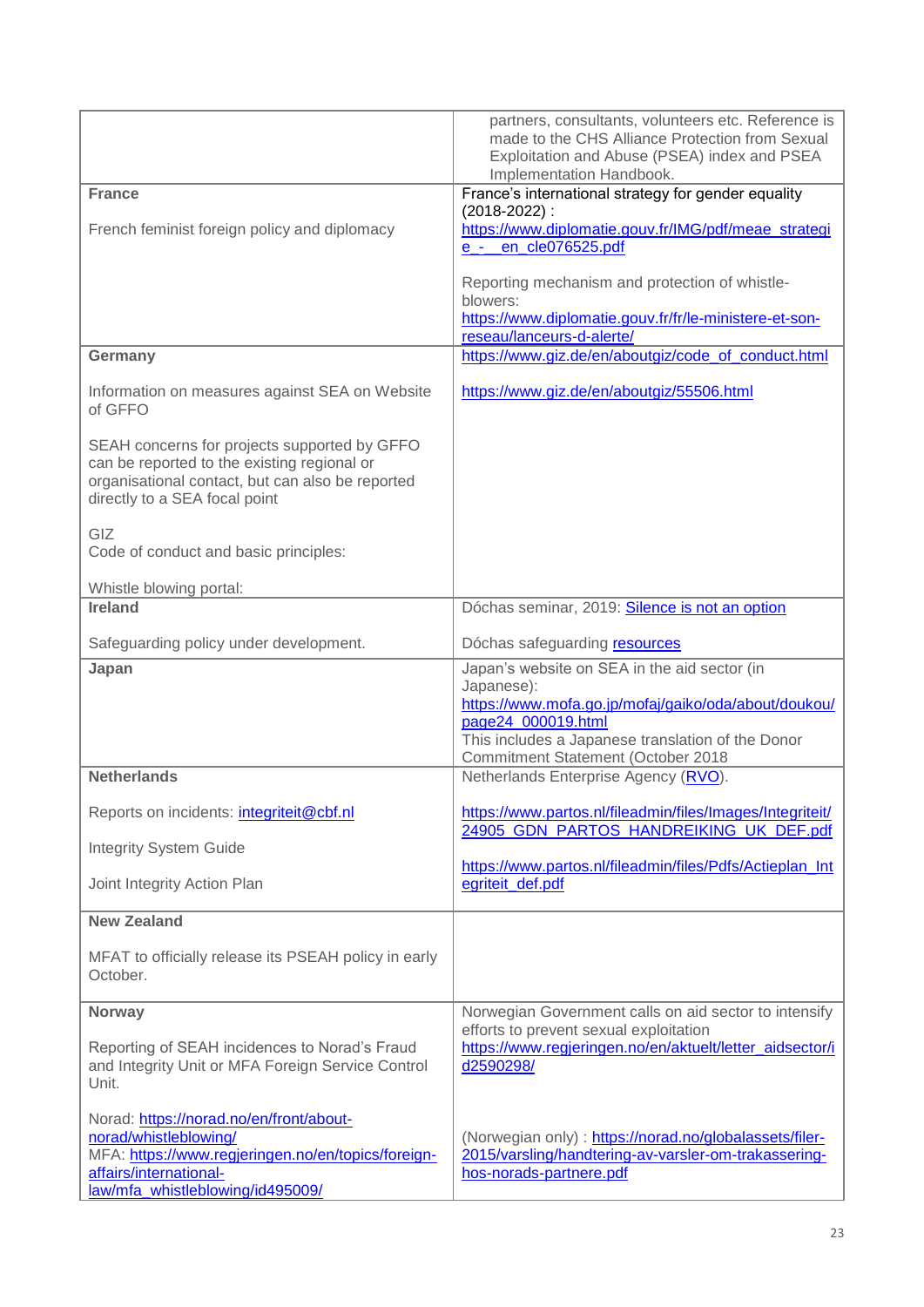| <b>United Kingdom</b><br>SEAH concerns should be reported through DFID's<br>Safeguarding Investigations Team:<br>reporting concerns @ dfid.gov.uk or +44 1355<br>843747), who also consider onward referral of all<br>criminal cases to the National Crime Agency (NCA)<br>contactable via trackerteam@nca.x.gsi.gov.uk or<br>+44 207 238 2371.                                                                                                                                                                                                                                              | Link to DFID safeguarding resources:<br>https://www.gov.uk/guidance/safeguarding-against-<br>sexual-exploitation-and-abuse-and-sexual-<br>harassment-seah-in-the-aid-sector<br>DFID enhanced-due-diligence-safeguarding-for-<br>external-partners<br>Scottish Government funded "Safer for All" -<br><b>Safeguarding Support Package by Scotland's</b><br><b>International Development Alliance:</b><br>https://www.intdevalliance.scot/how-we-<br>help/safeguarding<br>Safeguarding reporting mechanisms for UK NGOs:<br>Complaints & Definitions and Safeguarding and<br>Governance<br>Bond (UK NGO alliance) safeguarding page<br>Scottish Alliance (Scottish NGO alliance)<br>safeguarding page |
|----------------------------------------------------------------------------------------------------------------------------------------------------------------------------------------------------------------------------------------------------------------------------------------------------------------------------------------------------------------------------------------------------------------------------------------------------------------------------------------------------------------------------------------------------------------------------------------------|-----------------------------------------------------------------------------------------------------------------------------------------------------------------------------------------------------------------------------------------------------------------------------------------------------------------------------------------------------------------------------------------------------------------------------------------------------------------------------------------------------------------------------------------------------------------------------------------------------------------------------------------------------------------------------------------------------|
| <b>United States of America</b>                                                                                                                                                                                                                                                                                                                                                                                                                                                                                                                                                              | <b>Factsheet on AAPSM</b>                                                                                                                                                                                                                                                                                                                                                                                                                                                                                                                                                                                                                                                                           |
| USAID's Administrator's Action Alliance for<br>Preventing Sexual Misconduct (AAPSM)<br>https://www.usaid.gov/PreventingSexualMisconduct<br>Complaints regarding USAID funded programs can<br>be submitted anonymously with an online form<br>through the Office of Inspector General Hotline<br>website, via telephone at 1-800-230-6539 or 202-<br>712-1023, via email at ig.hotline@usaid.gov, via fax<br>at (202) 216-3801, or by mail to the following<br>address: U.S. Agency for International<br>Development, Office of Inspector General, P.O. Box<br>657, Washington, DC 20044-0657 | <b>USAID Guidance for Partners on SEA</b><br><b>USAID's Draft Policy on Protection from Sexual</b><br><b>Exploitation and Abuse</b><br>Strengthening Prevention of Sexual Exploitation and<br>Abuse in the Partner Community<br><b>USAID Contractor-Mission Relationship</b><br><b>USAID AAPSM Manager's Toolkit</b><br><b>Flowchart for USAID Staff and Implementing Partners</b>                                                                                                                                                                                                                                                                                                                  |
| USAID employees are required, and implementing<br>partners are encouraged, to report all allegations of<br>sexual misconduct that affect beneficiaries -<br>whether the allegations involve USAID personnel,<br>grantees or contractors.                                                                                                                                                                                                                                                                                                                                                     |                                                                                                                                                                                                                                                                                                                                                                                                                                                                                                                                                                                                                                                                                                     |
| All allegations of workplace sexual harassment at<br>USAID - regardless of hiring mechanism -<br>should be reported to the Office of Civil Rights and<br>Diversity (OCRD) at <b>ocrdmailbox@usaid.gov</b>                                                                                                                                                                                                                                                                                                                                                                                    |                                                                                                                                                                                                                                                                                                                                                                                                                                                                                                                                                                                                                                                                                                     |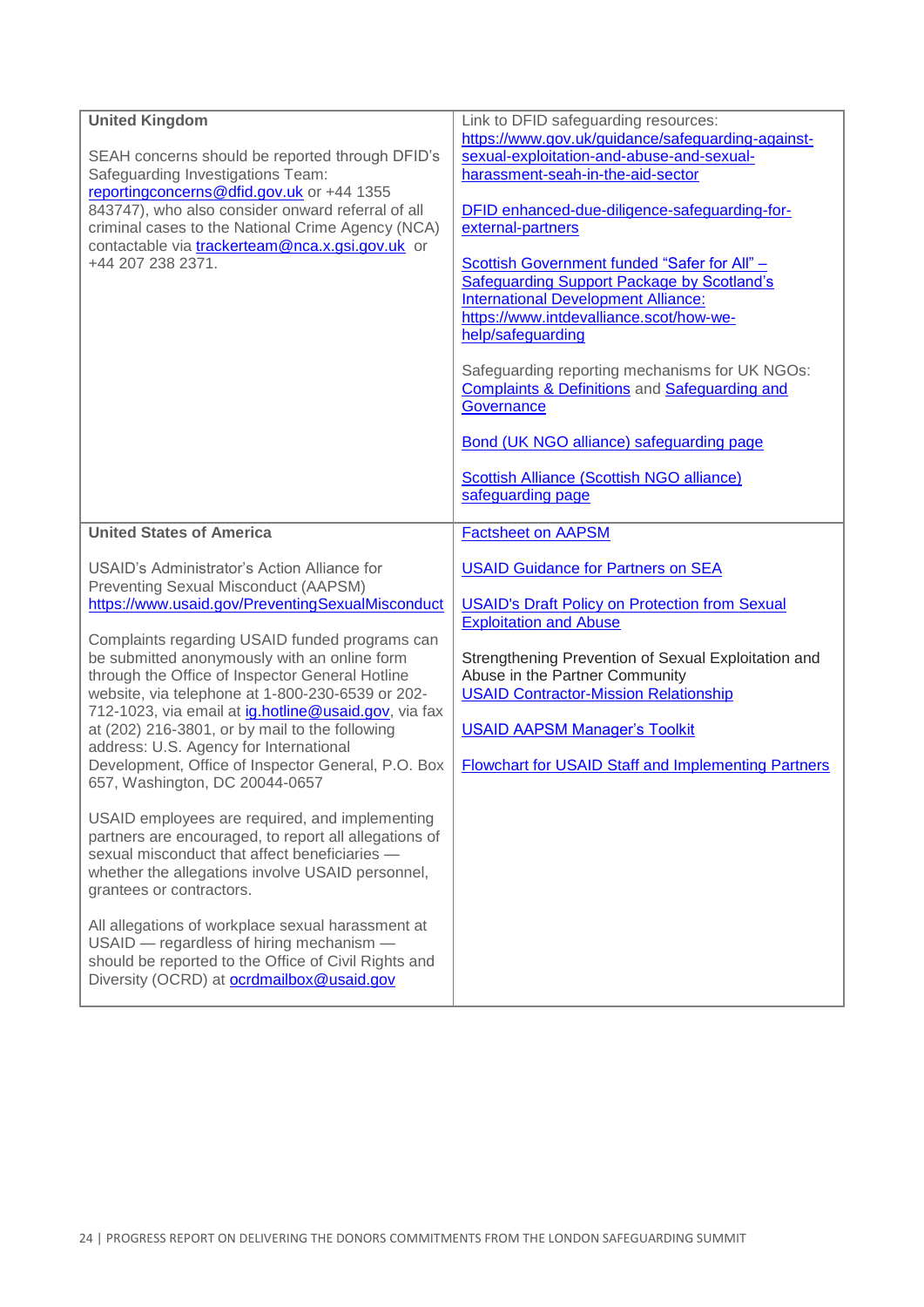## Annex 2: Donor commitments from 2018 London Summit

## **Commitments made by donors to tackle sexual exploitation and abuse and sexual harassment in the international aid sector**

## **Introduction**

 $\overline{a}$ 

Sexual exploitation and abuse and sexual harassment<sup>1</sup> often result from power imbalances linked to social and gender-related inequalities. These acts can constitute violations or abuses of human rights. The targets are often the most vulnerable members of society. The risks are heightened in humanitarian or fragile and conflict-affected contexts, where power imbalances can be particularly acute and the displaced have little recourse. Women, children and people with disabilities are likely to be among the most vulnerable in such contexts.

Any sexual exploitation and abuse and sexual harassment is unacceptable. Whether of a beneficiary in a programme we fund, our employees, colleagues, or an aid worker, we take a zerotolerance approach, which means acting on every allegation in line with agreed procedures of each organisation, and expecting our partners to do the same.

We are determined to drive the necessary changes in culture, values, programming and accountability to promote integrity and the highest possible standards of behaviour by everyone in the aid sector. This means that we believe the commitments apply to us and, by extension, the partners that receive funding from us, unless stated otherwise.

In the short- to medium-term, we expect the number of reported cases to increase as individuals become more confident to come forward, as reporting systems improve and as accountability increases. But we expect the number of cases detected or reported to decrease in the longer term, as we implement the commitments below.

We will focus on prevention and empowering beneficiaries and local communities. We will adopt a survivor-centred response that prioritises support based on the wishes and characteristics of survivors, and we will work with implementing partners to do the same. We will strengthen the mechanisms by which we hold ourselves and our partners to account, and will seek to increase capacity and capability on these issues.

Many of us signed related high-level political statements in June 2018 at one, or both, of the meetings of the [G7 Development Ministers in Whistler](https://www.international.gc.ca/world-monde/assets/pdfs/international_relations-relations_internationales/g7/2018-05-31-whistler-sexual-exploitation-sexuelle-en.pdf) and the Development Assistance Committee (DAC) of the Organization of Economic Co-operation and Development (OECD) at [Tidewater.](http://www.oecd.org/dac/Tidewater-Joint-Statement-on-Combating-Sexual-Exploitation-and-Abuse.pdf) Today's set of political commitments builds on those statements, but goes much further in terms of the level of ambition and detail.

We have committed collectively to focus on four strategic shifts to prevent sexual exploitation and abuse and sexual harassment and to respond better when it does occur. Collectively and individually, we will take actions in the coming months to achieve this. We encourage other donors to sign up to these commitments or take similar measures as soon as possible. We also encourage

<sup>1</sup> Definitions come from those set by the United Nations and are for reference only. See last page for more detail.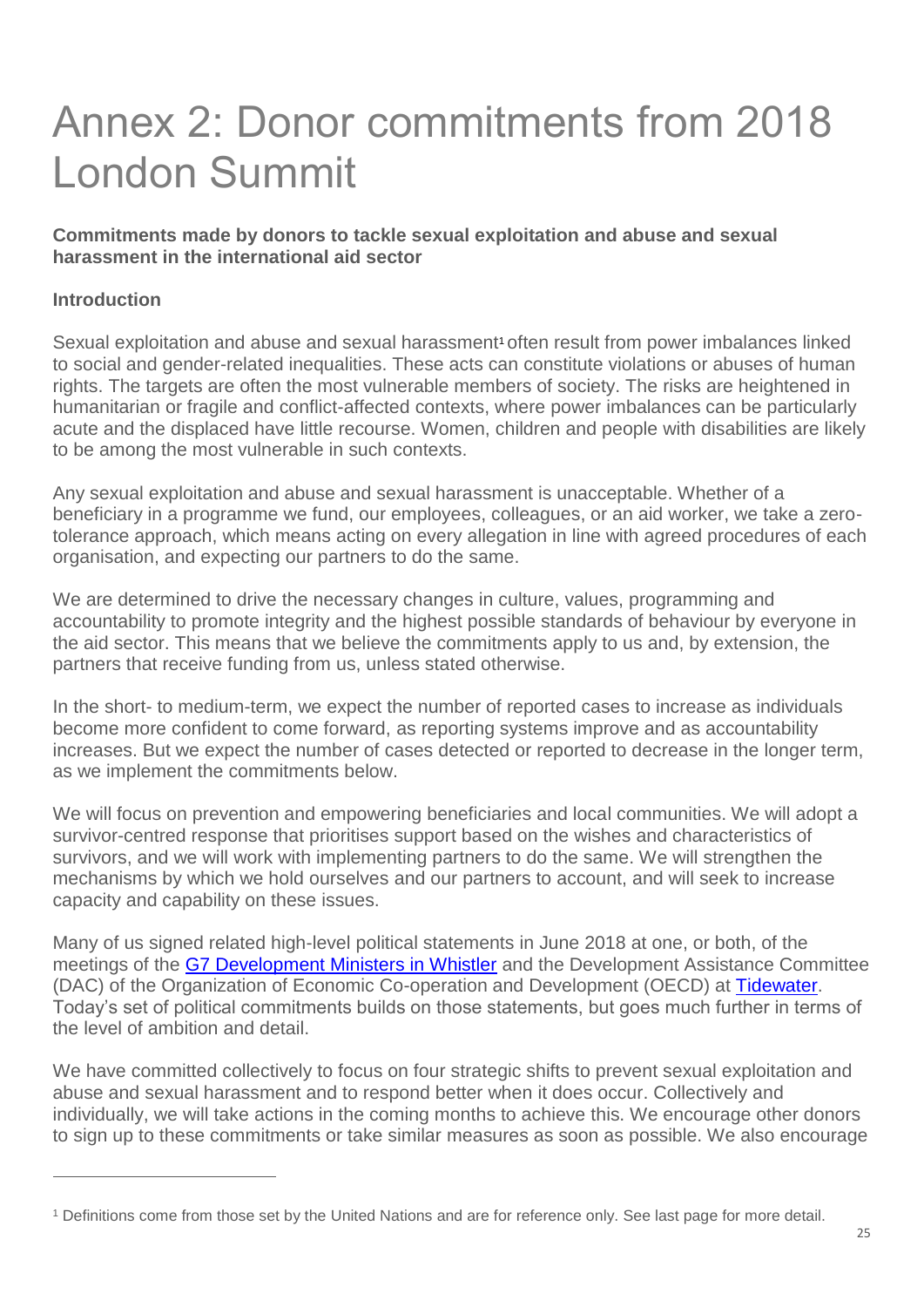governments that receive aid directly from us and governments that are neither aid donors nor recipients, to support these strategic shifts, and to consider how they might tackle these issues through their own work.

## **Strategic Shift 1: Ensure support for survivors, victims and whistle-blowers; enhance accountability and transparency; strengthen reporting; and tackle impunity.**

1. Wherever possible actively include beneficiaries in the design, implementation and refinement of programmes and improved complaints and feedback mechanisms that will empower individuals to come forward with the confidence that they will be heard, that their concerns will be fairly pursued, that feedback will be provided to them as soon as possible and that their safety will be of the utmost concern.

2. Clearly communicate requirements and best-practice guidance for the reporting of incidents, and work towards aligned reporting practices and the sharing of information. Considerations of confidentiality, the protection of relevant individuals, and relevant legislation will be central to this work.

3. Review, and where necessary, renew efforts within and between aid agencies and across governments and the wider international system, to avoid the hiring and recirculation of perpetrators in the aid sector, and to hold them to account, including by helping to bring them to justice, when appropriate, all in line with due process and relevant legal obligations.

4. Ensure that relevant information about allegations, confirmed cases, prevention measures and response activities, are an integral part of reporting mechanisms, which for some donors will include annual public statements. The confidentiality of information and the safety of individuals will be paramount.

5. Adopt a victim/survivor-centred approach to help victims and survivors to access tangible and practical help to recover from the effects of abuse, exploitation and harassment, for example, by supporting the work of the United Nations' (UN) Office of the Victims' Rights Advocate (OVRA) and the UN Victims Support Trust Fund.

6. Review best practice and lessons from ombudsman schemes to explore the potential to improve systems of complaints mechanisms, referral pathways and independent accountability.

## **Strategic Shift 2: Incentivise cultural change through strong leadership, organisational accountability and better human resource processes.**

7. Have one or more named senior-level champion(s) accountable for work on sexual exploitation and abuse and sexual harassment, while stressing that the responsibility for safeguarding rests with all individuals in an organisation.

8. Encourage at least annual discussion at the Board or equivalent level in all organisations of sexual exploitation and abuse and sexual harassment and how the organisation is addressing them.

9. Encourage the recruitment and career development of women at the senior management level and throughout organisations to send a clear signal about the importance of gender balance and a diverse and inclusive workforce.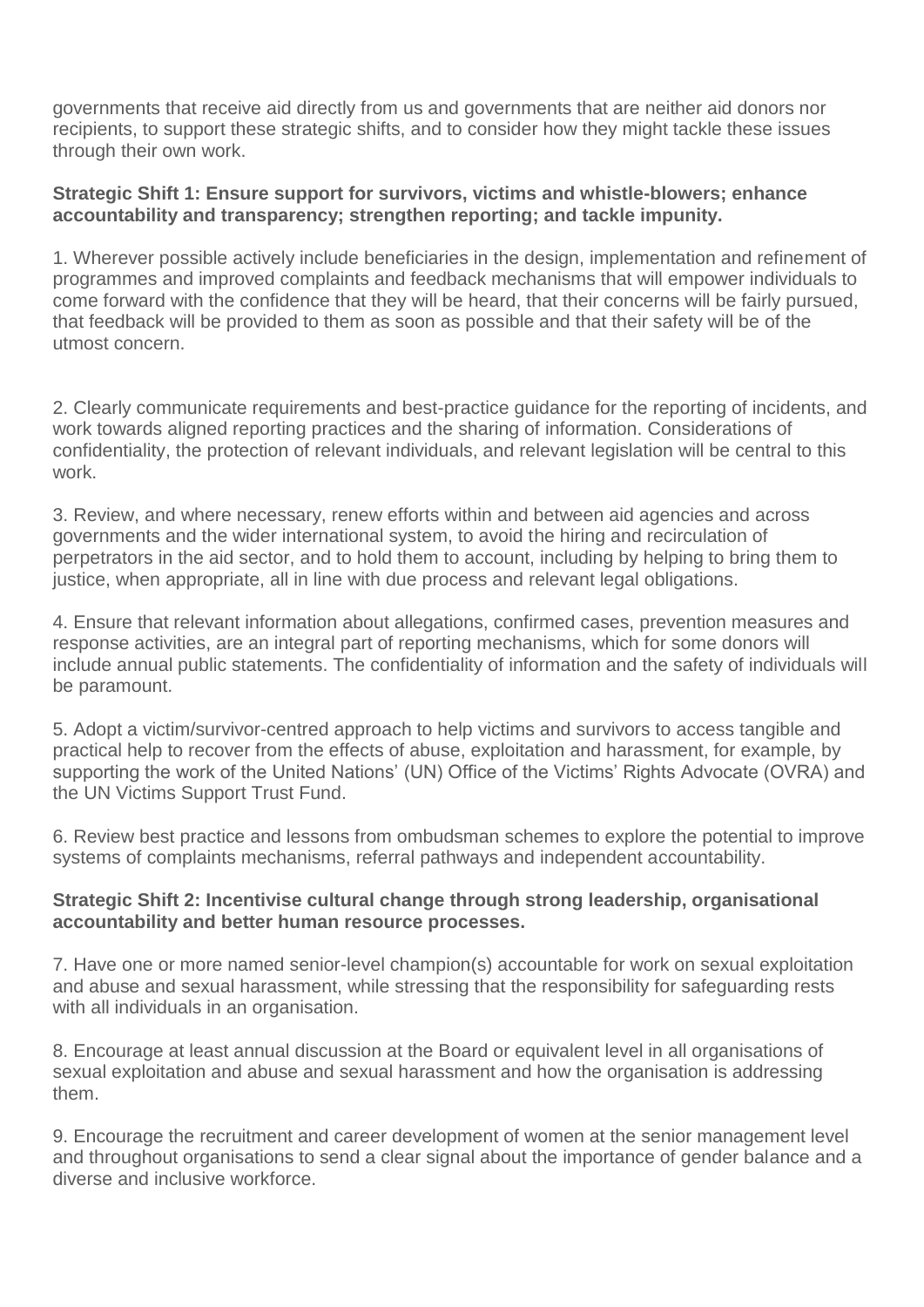10. Review, and where necessary, strengthen recruitment and referencing processes to build workplace cultures of respect and accountability, and so help prevention.

11. For members of the UN Secretary-General's Circle of Leadership and signatories to the Voluntary Compact, encourage other Member States to join this collective statement of intent, and encourage a review of progress within the next 12 months.

12. Encourage delivery of the UN Secretary-General's 2017 *Special measures for protection from sexual exploitation and abuse* strategy through joint donor messaging that recognises the need for related action plans with clear deliverables and milestones from each relevant UN organisation. Encourage the International Financial Institutions to deliver on the collective and individual commitments they have made, and ensure the monitoring of implementation.

13. Those members of the donor group who participate in the Multilateral Organisation Performance Assessment Network (MOPAN) will support and advance the discussion on enhancing assessment in relation to sexual exploitation and abuse and sexual harassment to help the improved effectiveness of multilateral organisations.

## **Strategic Shift 3: Adopt minimum standards, and ensure we and our partners meet them**

14. Demonstrate adherence to one or both sets of international minimum standards related to preventing sexual exploitation and abuse (PSEA), namely the Inter-Agency Standing Committee Minimum Operating Standards on PSEA, and/or the PSEA elements of The Core Humanitarian Standard on Quality and Accountability. In the longer term, we will look to review and strengthen measures for verification of that adherence, and how the standards could also cover sexual harassment.

15. Review, and where necessary, strengthen formal funding templates and due diligence tools to reflect those standards, and include clear and specific language on sexual exploitation and abuse and sexual harassment, including common definitions. This also includes reviewing, and, where necessary, strengthening, language for our funding partners which requires them to apply the same minimum standards in their sub-granting and contracting requirements for downstream partners.

16. Review and, if necessary, revise project monitoring arrangements (e.g. frequency, scope and indicators), to ensure a stronger focus on sexual exploitation and abuse and sexual harassment issues.

17. Support the OECD Development Assistance Committee (DAC) to formulate a new DAC instrument that in 2019 will set standards on preventing and managing the risks of sexual exploitation and abuse in development cooperation, and drive donor accountability in meeting them.

## **Strategic Shift 4: Strengthen organisational capacity and capability across the international aid sector, including building the capability of implementing partners to meet the minimum standards**

18. Review and if necessary strengthen core oversight and management systems for tackling sexual exploitation and abuse and sexual harassment, and use victim/survivor-centred responses.

19. Explore options for a Resource and Support Hub to develop and communicate the evidence base, best practices and guidance on tackling sexual exploitation and abuse and sexual harassment, with a focus on providing support to smaller organisations.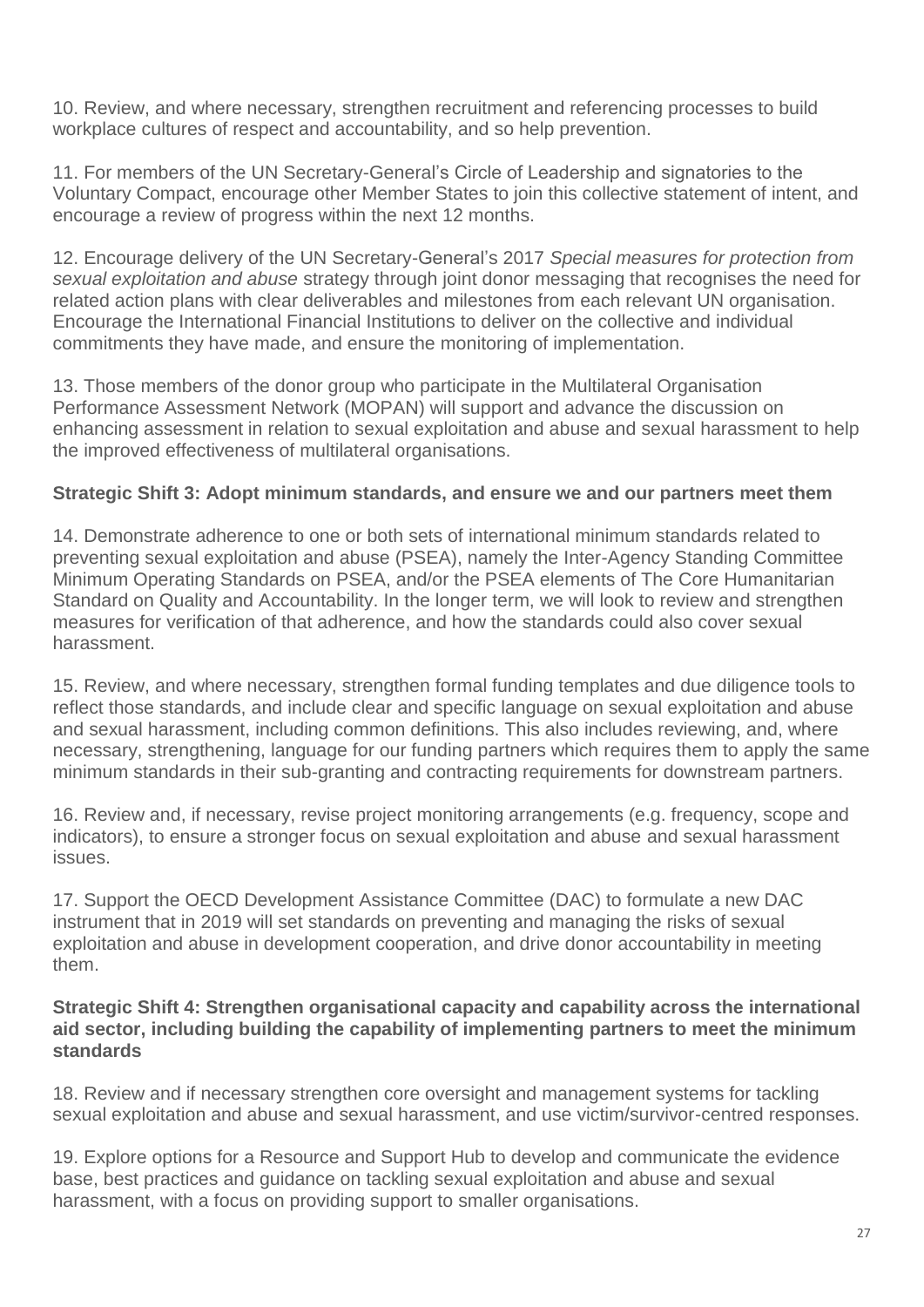20. Provide guidance and minimum training requirements for relevant staff on the prevention of and response to, sexual exploitation and abuse and sexual harassment.

## **Next steps**

21. Each of us commits to taking action on the above through our own systems, processes and stakeholders, as consistent with relevant domestic and international law, and taking into consideration relevant existing structures and operating models. It is up to each of us to decide which measures are the most urgent and how we will communicate progress to our stakeholders.

22. We will meet no later than 12 months from now to assess progress, while continuing to liaise regularly to keep up the pace of progress and share lessons on this vital issue.

## **London, 18 October 2018**